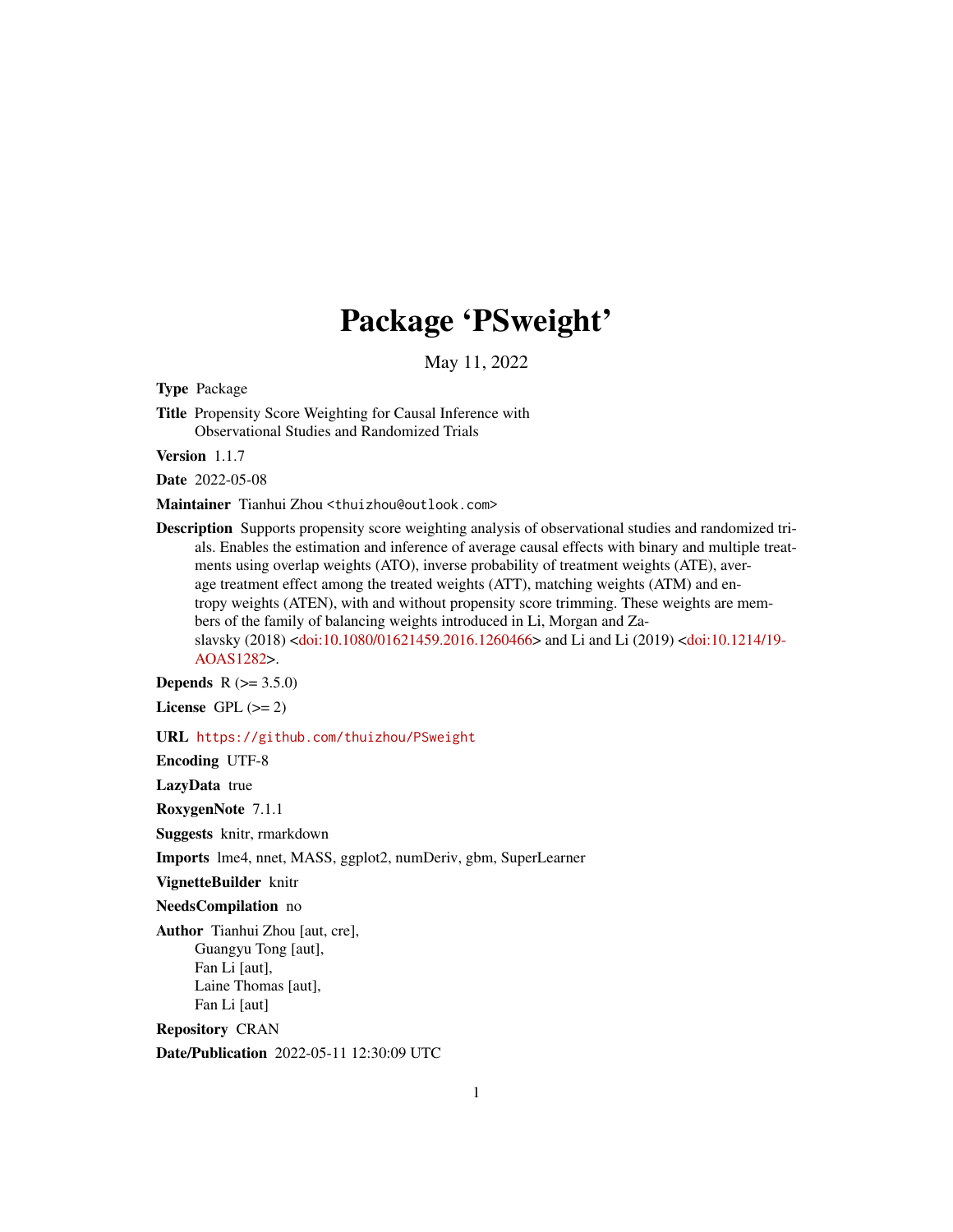## <span id="page-1-0"></span>R topics documented:

|       |                                                                                                         | $\overline{4}$ |
|-------|---------------------------------------------------------------------------------------------------------|----------------|
|       |                                                                                                         | $\overline{5}$ |
|       |                                                                                                         | $\overline{7}$ |
|       |                                                                                                         | -7             |
|       | $print.PSweightsum \ldots \ldots \ldots \ldots \ldots \ldots \ldots \ldots \ldots \ldots \ldots \ldots$ | - 8            |
|       |                                                                                                         |                |
|       |                                                                                                         |                |
|       |                                                                                                         |                |
|       |                                                                                                         |                |
|       |                                                                                                         |                |
|       |                                                                                                         |                |
|       |                                                                                                         |                |
|       |                                                                                                         |                |
|       |                                                                                                         |                |
|       |                                                                                                         |                |
|       |                                                                                                         |                |
|       |                                                                                                         |                |
|       |                                                                                                         |                |
| Index |                                                                                                         | 34             |

coef.PSweight *Point estimates of PSweight*

#### Description

The [coef](#page-0-0) method for class "PSweight"

#### Usage

```
## S3 method for class 'PSweight'
coef(object, ...)
```
#### Arguments

| object   | an object for which the extraction of model coefficients is meaningful. |
|----------|-------------------------------------------------------------------------|
| $\cdots$ | other arguments.                                                        |

#### Value

The output from [coef](#page-0-0)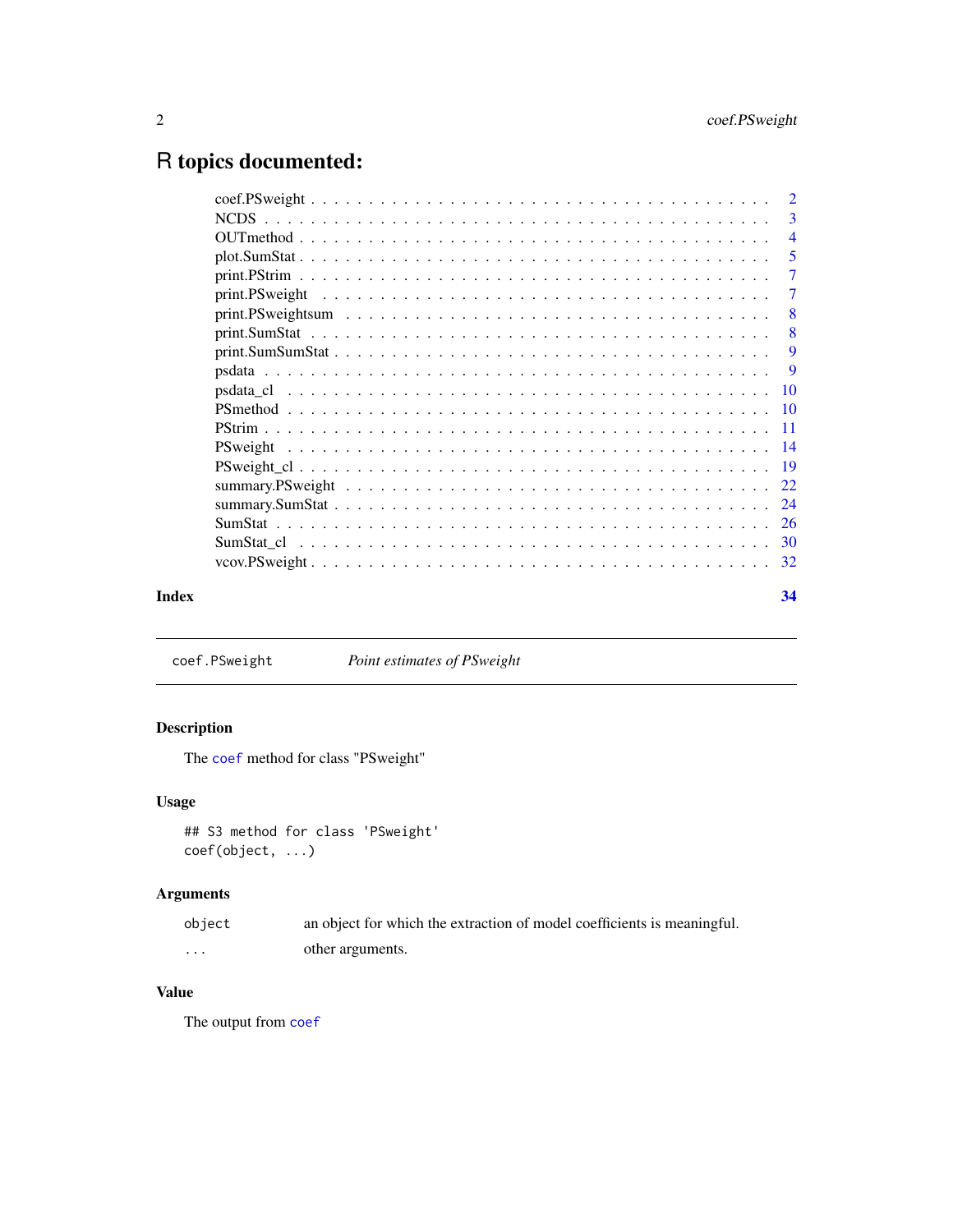<span id="page-2-0"></span>

#### Description

This is a real observational study with binary and multiple treatment groups to illustrate the utility of PSweight functions.

#### Usage

data(NCDS)

#### Format

A data frame with 3642 rows and 16 columns.

#### Details

An dataset from the National Child Development Survey (NCDS) of the United Kingdom (UK). This dataset is obtained through the CC0 waiver from the work by Battistin and Sianesi (2011). For illustration, missing entries are imputed once with Multiple Imputation by Chained Equations (MICE).

This data frame contains the following columns:

- white: self-identified as white.
- wage: gross hourly wage in pound in log scale.
- Dany: whether received any education before.
- Dmult: three levels of educational attainment.
- maemp: employment status of mother.
- scht: school type.
- qmab: math score at age 7.
- qmab2: math score at age 11.
- qvab: reading score at age 7.
- qvab2: reading score at age 11.
- paed\_u: father's years of education.
- maed\_u: mother's years of education.
- age\_pa: age of father.
- age\_ma: age of mother.
- sub\_u: number of siblings.
- wagebin: dichotomized wage obtained with a cutoff of average hourly wage.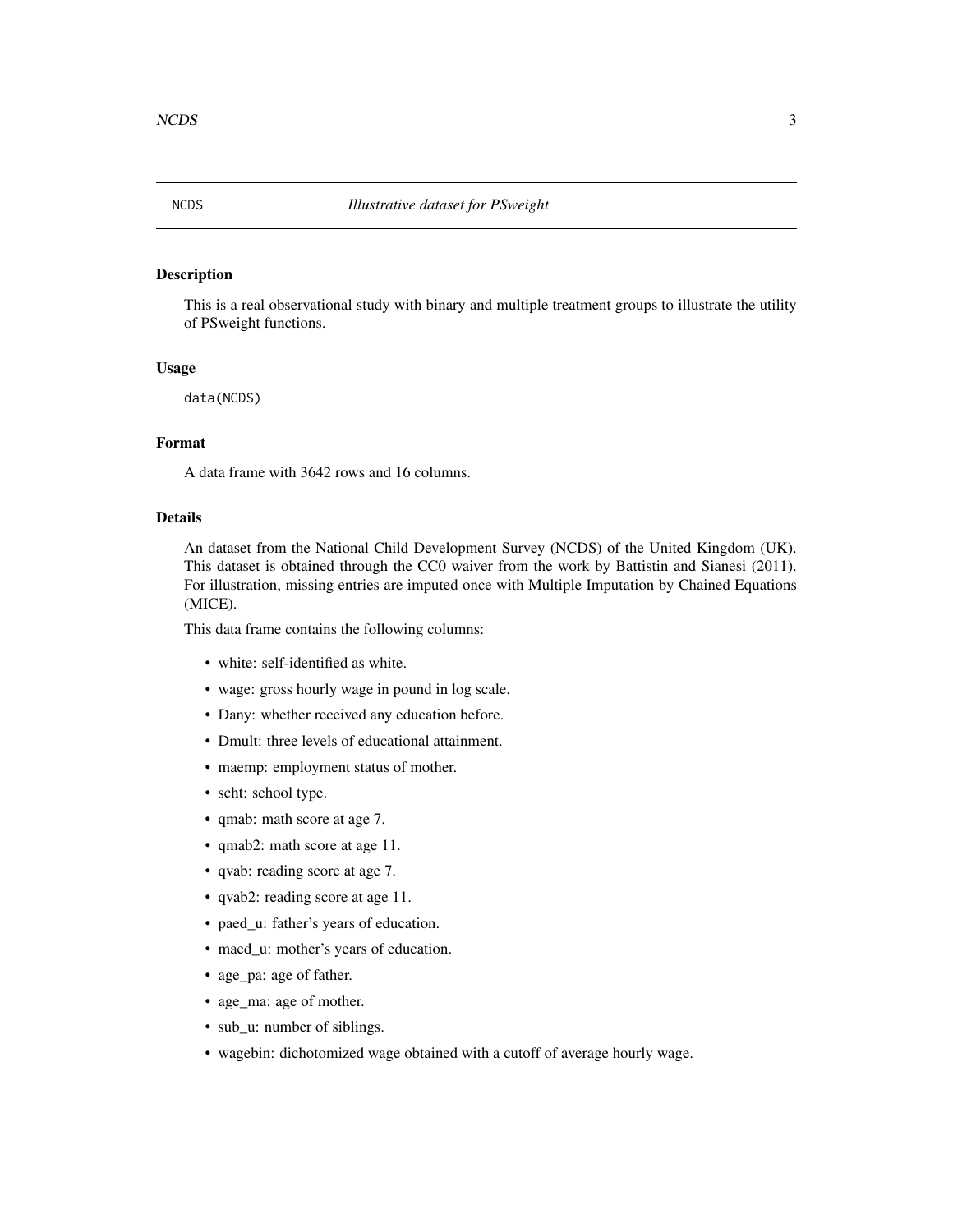#### References

https://cls.ucl.ac.uk/cls-studies/1958-national-child-development-study/

Battistin E, Sianesi B. (2011). Misclassified Treatment Status and Treatment Effects: an Application to Returns to Education in the United Kindom. Review of Economics and Statistics, 93(2), 495-509.

Battistin E, Sianesi B. (2012). Replication data for: Misclassified Treatment Status and Treatment Effects: an Application to Returns to Education in the United Kindom. URL https://doi.org.10.7910/DVN/EPCYUL.

#### Examples

data("NCDS")

OUTmethod *Fitting potential outcome regression with different methods*

#### Description

The function OUTmethod is an internal function to estimate the potential outcomes given a specified model through formula. It is built into function PSweight, and is used for constructing the augmented estimators.

#### Usage

```
OUTmethod(
 out.formula = out.formula,
 y = y,
 out.method = "glm",
  family = "gaussian",
  datain = datain,
  dataout = dataout,...
\lambda
```
#### Arguments

| out.formula | an object of class formula (or one that can be coerced to that class): a symbolic<br>description of the outcome model to be fitted.                                                                                                                          |
|-------------|--------------------------------------------------------------------------------------------------------------------------------------------------------------------------------------------------------------------------------------------------------------|
| У           | a vector of the observed outcome in the training data (datain).                                                                                                                                                                                              |
| out.method  | a character to specify the method for estimating the outcome regression model.<br>"glm" is default, and "gbm" and "SuperLearner" are also allowed.                                                                                                           |
| family      | a description of the error distribution and link function to be used in the out-<br>come model. Supported distributional families include "gaussian" (link =<br>identity), "binomial" (link = logit) and "poisson" (link = log). De-<br>fault is "gaussian". |
| datain      | The training data for the outcome model. In the context of PS weight, it refers<br>to the data observed for each treatment group.                                                                                                                            |

<span id="page-3-0"></span>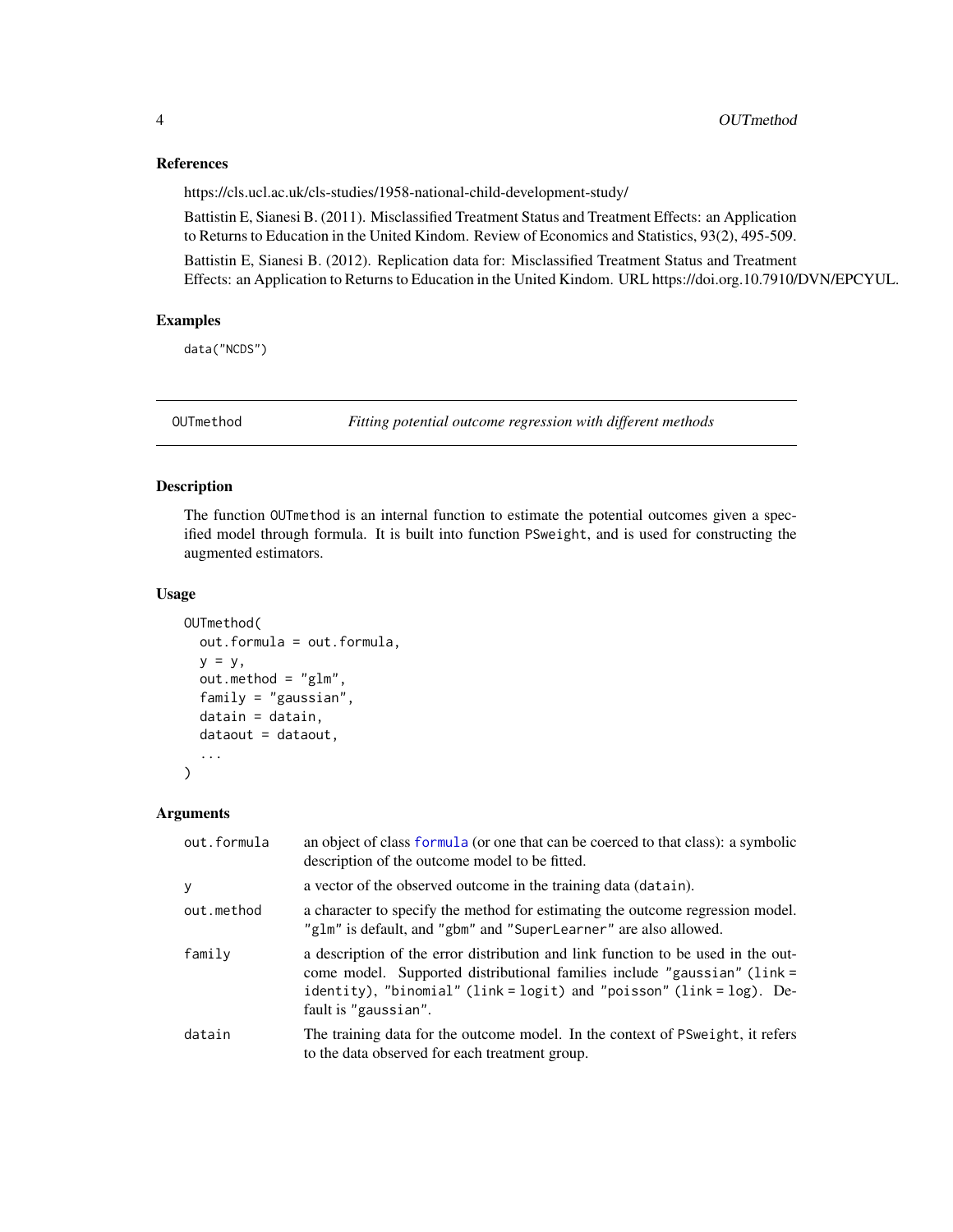#### <span id="page-4-0"></span>plot.SumStat 5

| dataout                 | The prediction data for the outcome model. In the context of PS weight, it refers<br>to the full data. |
|-------------------------|--------------------------------------------------------------------------------------------------------|
| $\cdot$ $\cdot$ $\cdot$ | further arguments passed to or from other methods.                                                     |

#### Details

A typical form for out. formula is  $y \sim$  terms where y is the outcome variable and terms is a series of terms which specifies linear predictors (on the link function scale). out.formula by default specifies generalized linear model given the gaussian error through the default arguments method = "glm" and family = "gaussian". It fits the logistic regression when family = "binomal",and poisson regression when family = "poisson". The argument out.method allows user to choose model other than glm to fit the outcome regression models for constructing the augmented estimator. We have included gbm and SuperLearner as alternative machine learning estimators. Additional argument in them can be supplied through the ... argument. Please refer to the user manual of the gbm and SuperLearner packages for all the allowed arguments.

#### Value

m.est a vector of predicted outcome on the dataout.

gamma.h estimated coefficient of the outcome model when method = "glm".

#### Examples

```
#' the outcome model
out.formula <- Y~cov1+cov2+cov3+cov4+cov5+cov6
y <- psdata$Y
#train on model with treatment group 1
datain <- psdata[psdata$trt==1, ]
outfit <- OUTmethod(out.formula = out.formula, y=y, datain = datain, dataout = psdata)
```
plot.SumStat *Plot the distribution of propensity scores and balance statistics*

#### **Description**

Summarize the SumStat object, generate histogram or density of estimated propensity scores and plot the balance statistics under weighting versus no weighting.

#### Usage

```
## S3 method for class 'SumStat'
plot(
  x,
  type = "balance",
  weighted.var = TRUE,
  threshold = 0.1,
```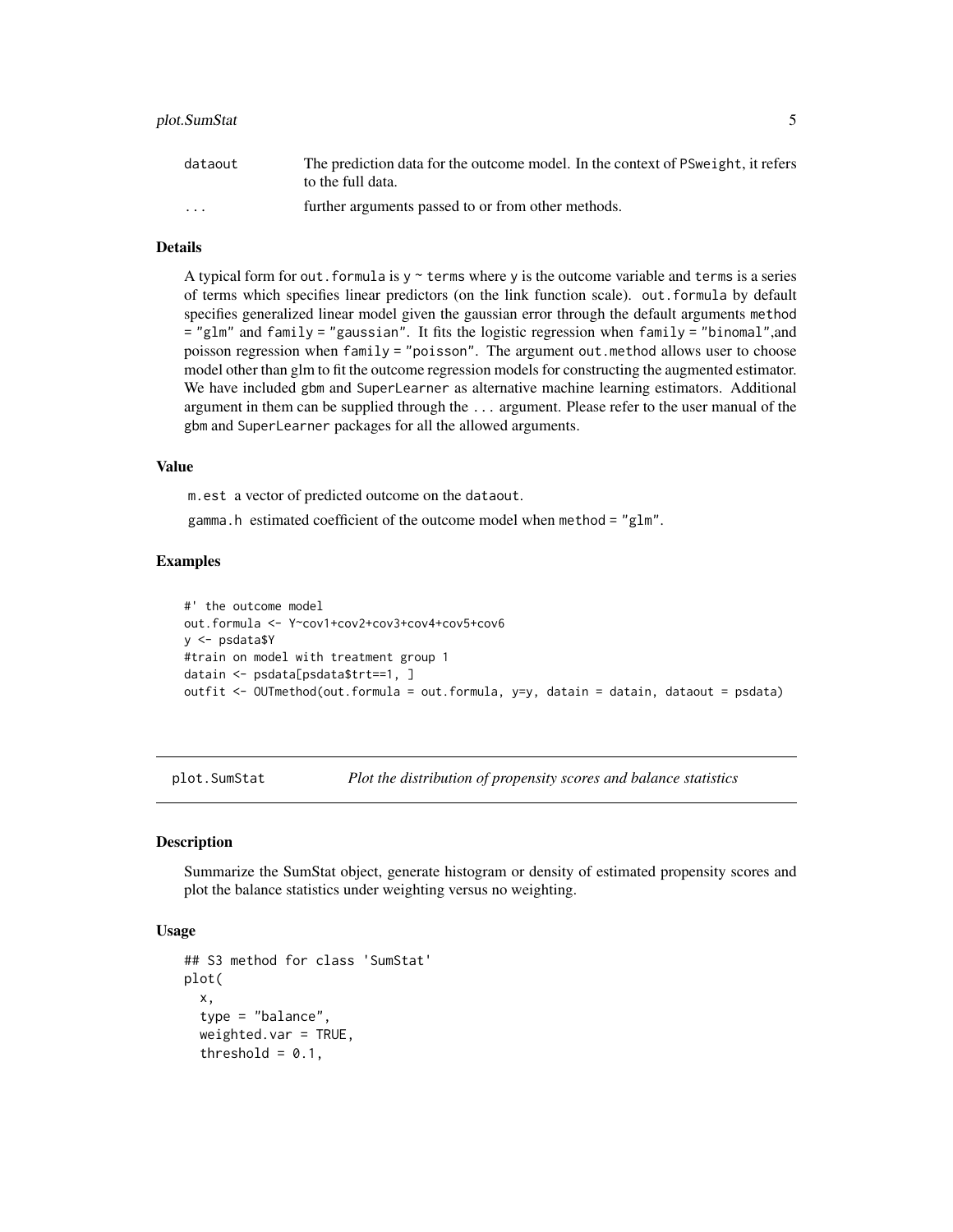```
metric = "ASD",
  breaks = 50,
  ...
\lambda
```
#### Arguments

| x            | a SumStat object obtained with SumStat function.                                                                                                                                                                         |
|--------------|--------------------------------------------------------------------------------------------------------------------------------------------------------------------------------------------------------------------------|
| type         | a character indicating the type of plot to produce, including histogram of esti-<br>mated propensity scores ("hist"), density of estimated propensity scores ("density"),<br>and plot of balance statistics ("balance"). |
| weighted.var | logical. Indicating whether weighted variance should be used in calculating the<br>balance statistics. Default is TRUE.                                                                                                  |
| threshold    | an optional numeric value indicating the balance threshold for the balance plot.<br>Default is $0.1$ . Only valid when type = "balance".                                                                                 |
| metric       | a character indicating the type of metric used in balance plot. Only "ASD" or<br>"PSD" is allowed. If not specified, the default is "ASD". See summary. SumStat<br>for additional details on balance metrics.            |
| breaks       | a single number giving the number of cells for the histogram. Default is 50.                                                                                                                                             |
| $\cdots$     | further arguments passed to or from other methods.                                                                                                                                                                       |

#### Details

For the balance plot, a vertical line at threshold is used to define balance on covariates. The default value is threshold =  $0.1$  following Austin and Stuart (2015). If more than 2 treatments are considered, only density of the estimated generalized propensity scores will be produced, regardless of whether type = "density" or type = "hist".

#### Value

Plot of the indicated type.

#### References

Austin, P.C. and Stuart, E.A. (2015). Moving towards best practice when using inverse probability of treatment weighting (IPTW) using the propensity score to estimate causal treatment effects in observational studies. Statistics in Medicine, 34(28), 3661-3679.

#### Examples

```
data("psdata")
ps.formula<-trt~cov1+cov2+cov3+cov4+cov5+cov6
msstat <- SumStat(ps.formula, trtgrp="2", data=subset(psdata,trt>1),
   weight=c("IPW","overlap","treated","entropy","matching"))
plot(msstat, type="hist")
plot(msstat, type="balance", weighted.var=TRUE, threshold=0.1, metric="ASD")
```
<span id="page-5-0"></span>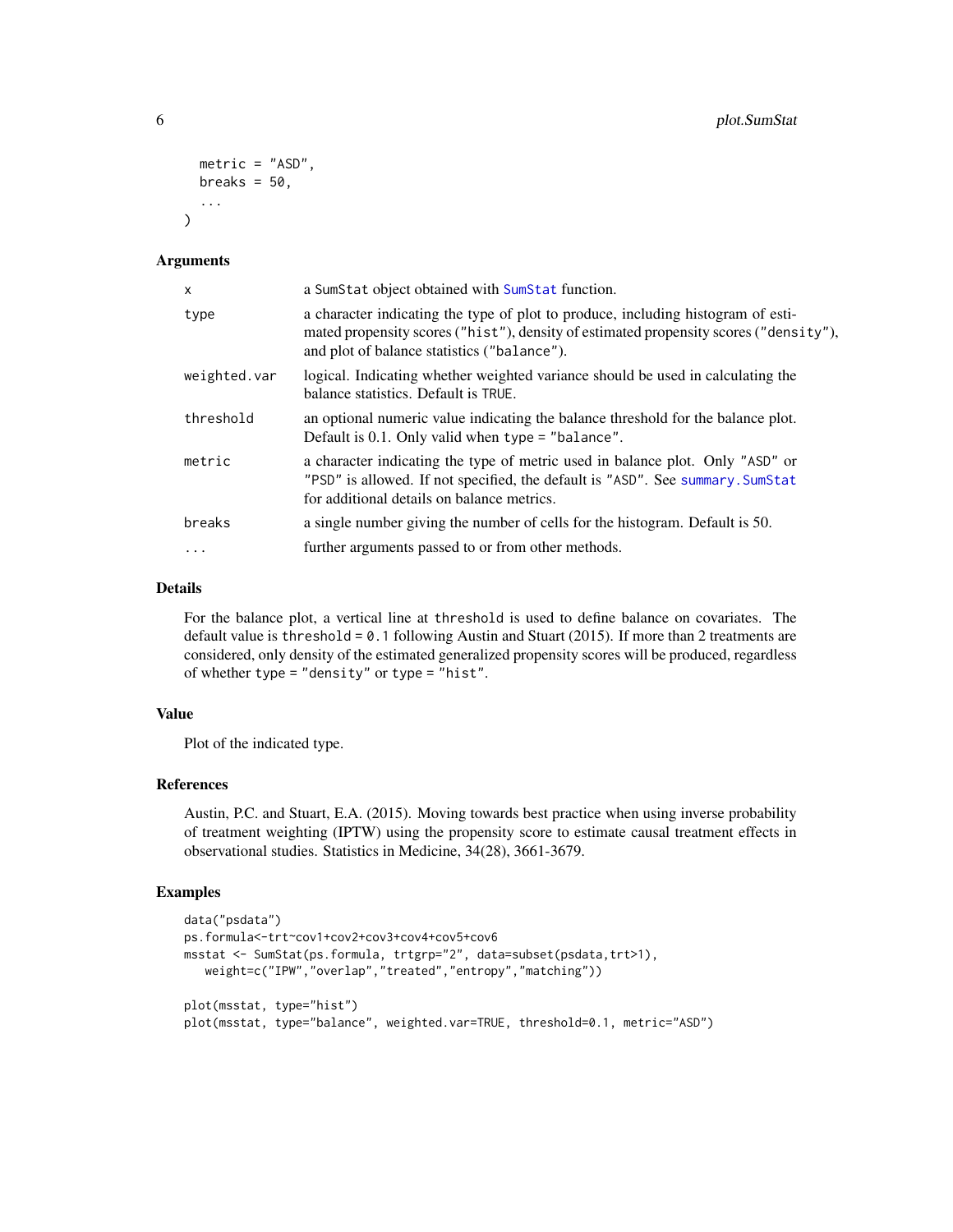<span id="page-6-0"></span>

#### Description

The [print](#page-0-0) method for class "PStrim"

#### Usage

## S3 method for class 'PStrim'  $print(x, \ldots)$ 

#### Arguments

| $\mathsf{x}$ | an object used to select a method.                 |
|--------------|----------------------------------------------------|
| $\cdots$     | further arguments passed to or from other methods. |

#### Value

The output from [print](#page-0-0)

print.PSweight *Print the results of PSweight*

#### Description

The [print](#page-0-0) method for class "PSweight"

#### Usage

```
## S3 method for class 'PSweight'
print(x, \ldots)
```
#### Arguments

|                         | an object used to select a method.                 |
|-------------------------|----------------------------------------------------|
| $\cdot$ $\cdot$ $\cdot$ | further arguments passed to or from other methods. |

#### Value

The output from [print](#page-0-0)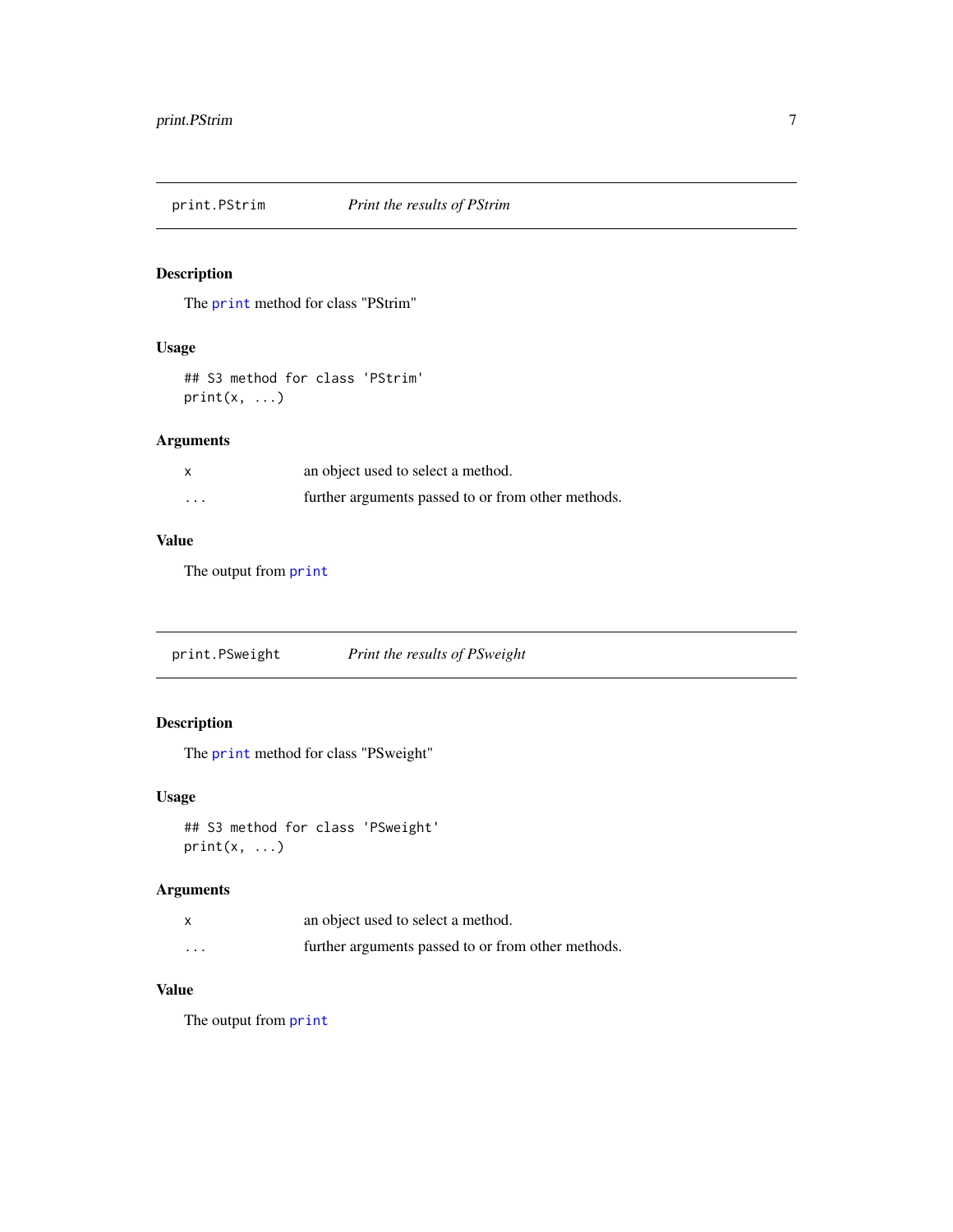<span id="page-7-0"></span>print.PSweightsum *Print the results of Summary.PSweight*

#### Description

The [print](#page-0-0) method for class "PSweightsum"

#### Usage

## S3 method for class 'PSweightsum'  $print(x, \ldots)$ 

#### Arguments

| $\mathsf{x}$ | an object used to select a method.                 |
|--------------|----------------------------------------------------|
| $\cdots$     | further arguments passed to or from other methods. |

#### Value

The output from [print](#page-0-0)

print.SumStat *Print the results of SumStat*

#### Description

The [print](#page-0-0) method for class "SumStat"

#### Usage

```
## S3 method for class 'SumStat'
print(x, \ldots)
```
#### Arguments

|                         | an object used to select a method.                 |
|-------------------------|----------------------------------------------------|
| $\cdot$ $\cdot$ $\cdot$ | further arguments passed to or from other methods. |

#### Value

The output from [print](#page-0-0)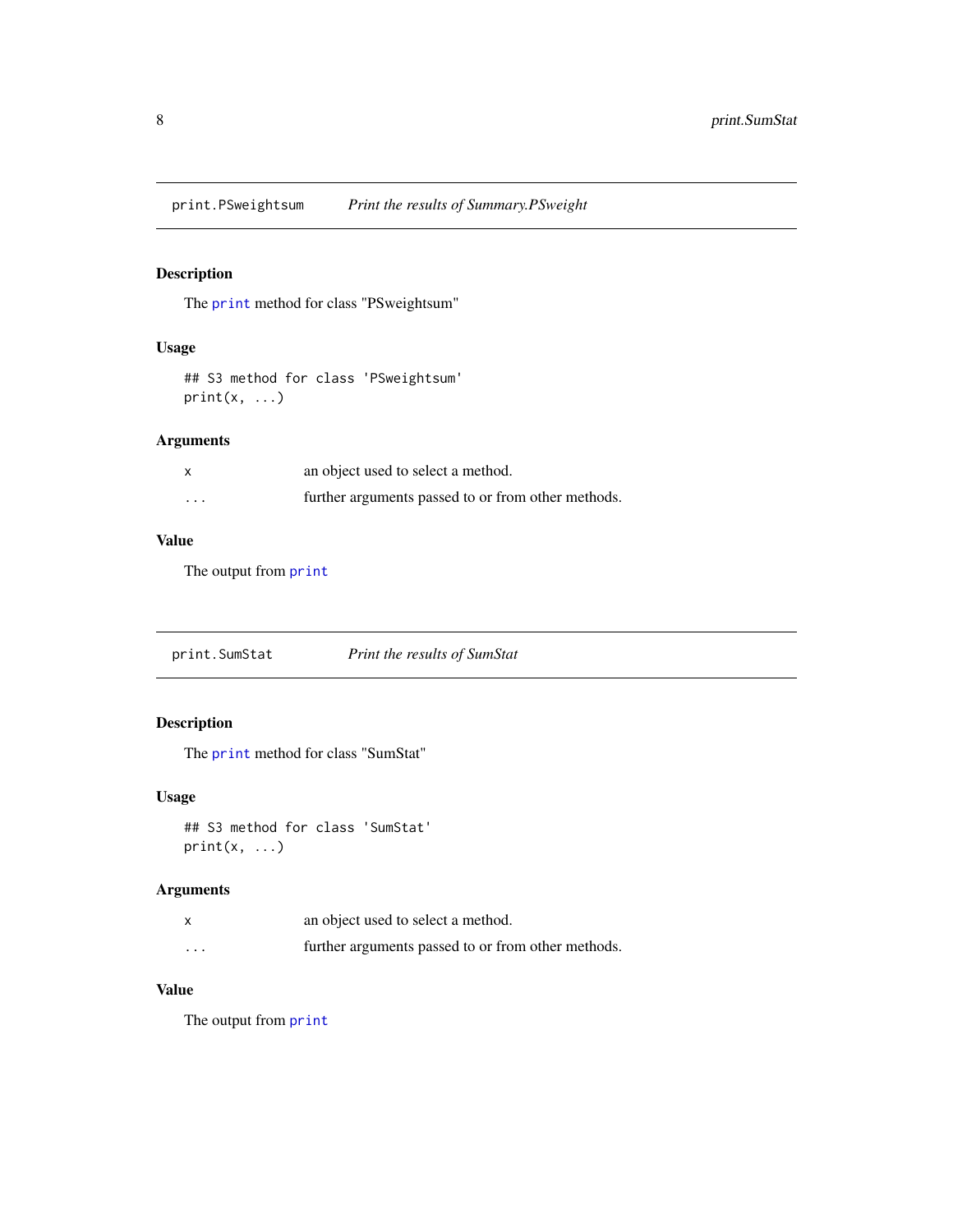<span id="page-8-0"></span>print.SumSumStat *Print the results of Summary.SumStat*

#### Description

The [print](#page-0-0) method for class "SumSumStat"

#### Usage

```
## S3 method for class 'SumSumStat'
print(x, \ldots)
```
#### Arguments

|   | an object used to select a method.                 |
|---|----------------------------------------------------|
| . | further arguments passed to or from other methods. |

#### Value

The output from [print](#page-0-0)

**Simulated dataset for PSweight** 

#### Description

This is a simulated observational study with three treatment groups to illustated the ulity of PSweight.

#### Usage

data(psdata)

#### Format

A data frame with 1500 rows and 8 columns.

#### Details

The simulated dataset includes 1500 rows, with each row represents information recorded from each individual. There are 8 variables (columns). The treatment is the variable trt, which has three treatment arms. The outcome of interest is variable Y. cov1-cov6 are pre-treatment covariates among which cov1-cov5 are continous, and cov6 is binary.

#### Examples

data("psdata")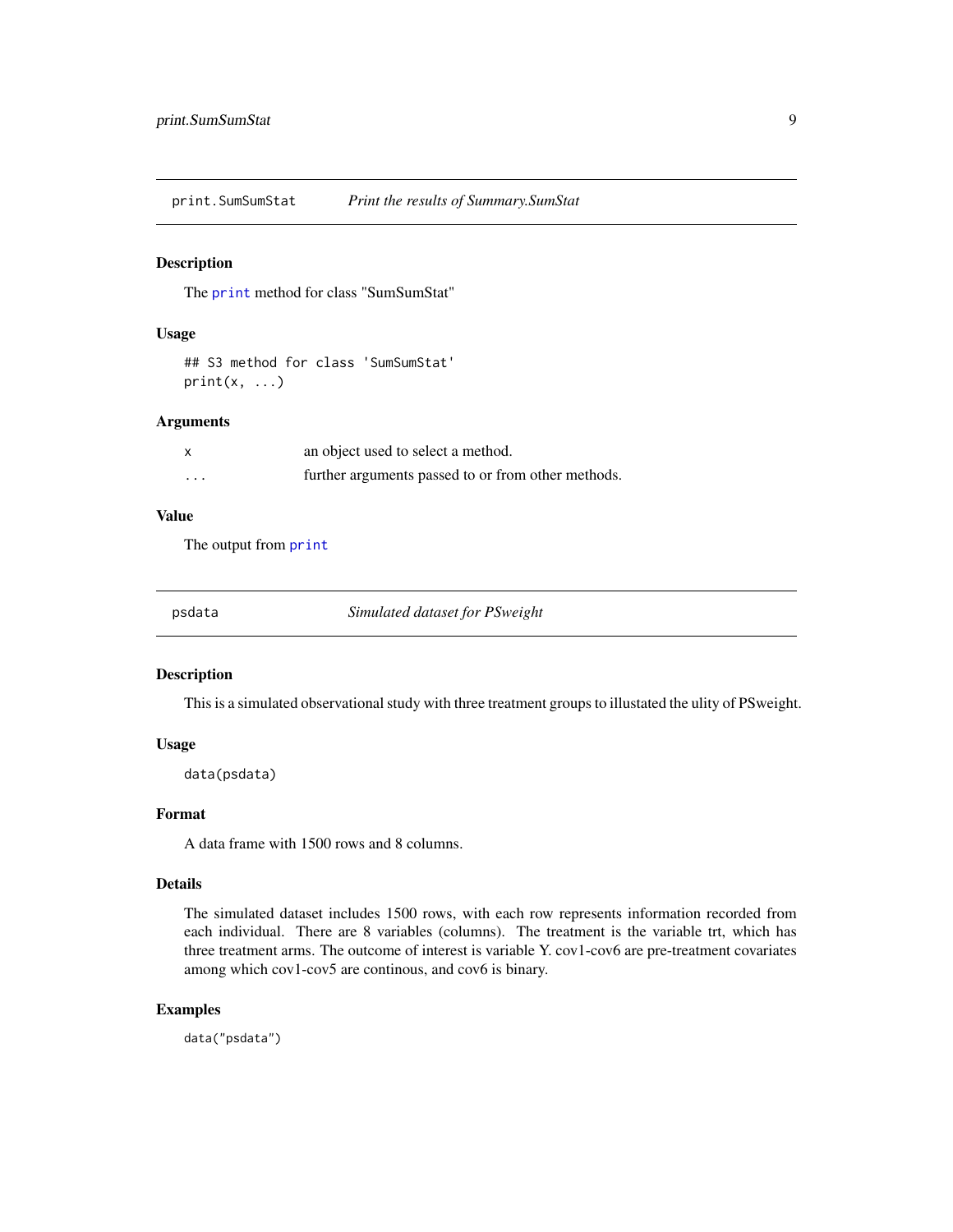<span id="page-9-0"></span>

#### Description

This is a simulated observational study with three treatment groups to illustated the ulity of PSweight.

#### Usage

data(psdata\_cl)

#### Format

A data frame with 1500 rows and 9 columns.

#### Details

The simulated dataset includes 1500 rows, with each row represents information recorded from each individual. There are 9 variables (columns). The treatment is the variable trt, which has two treatment arms. The clt is the cluster level. The outcome of interest is variable Y. cov1-cov6 are pre-treatment covariates among which cov1-cov5 are continous, and cov6 is binary.

#### Examples

# data("psdata\_cl")

PSmethod *Fitting propensity score models with different methods*

#### Description

The function PSmethod is an internal function to estimate the propensity scores given a specified model through formula. It is built into function Sumstat, PStrim and PSweight.

#### Usage

```
PSmethod(
 ps.formula = ps.formula,
 method = "g1m",
 data = data,ncate = ncate,
  ...
)
```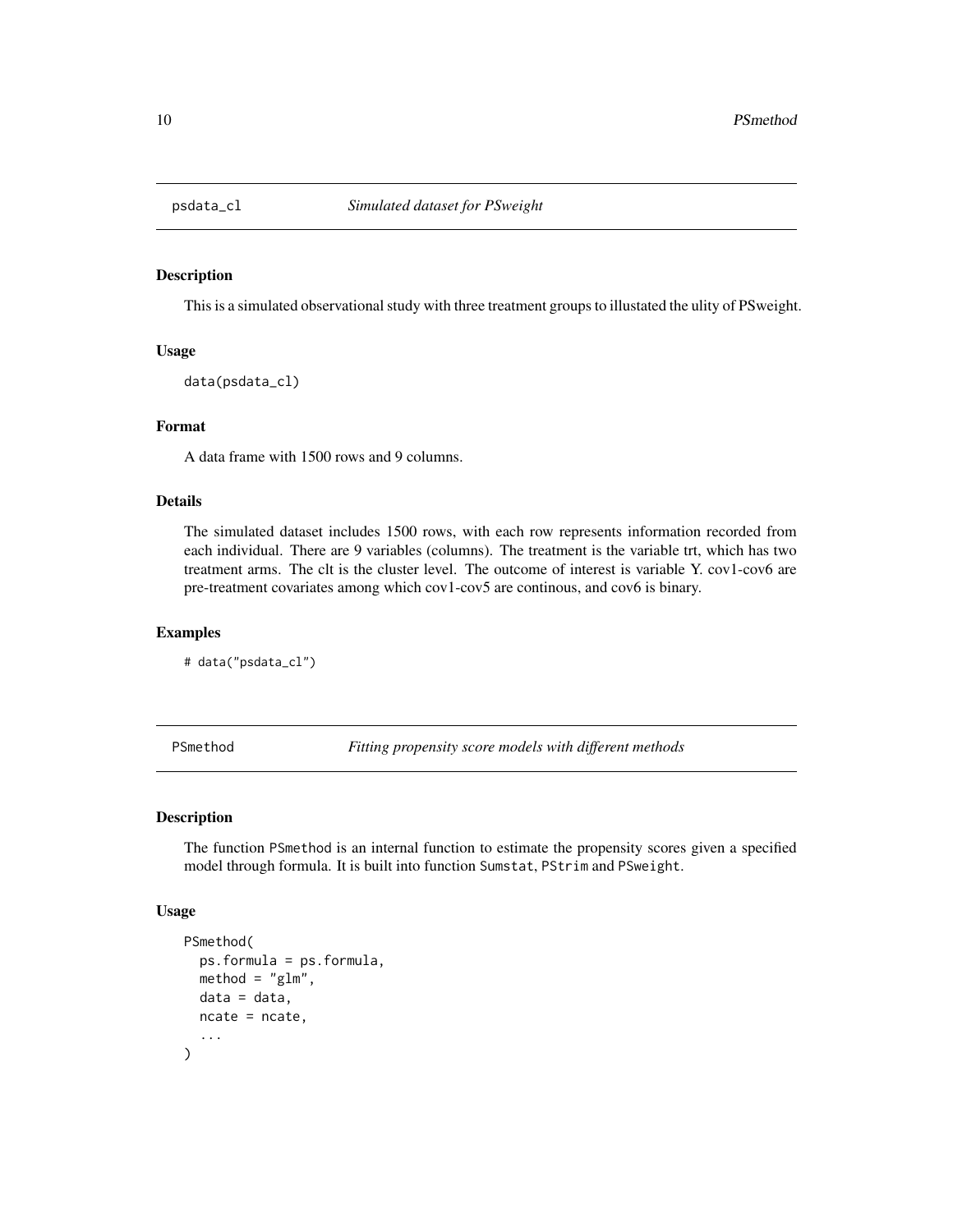#### <span id="page-10-0"></span>PStrim and the contract of the contract of the contract of the contract of the contract of the contract of the contract of the contract of the contract of the contract of the contract of the contract of the contract of the

#### Arguments

| ps.formula | an object of class formula (or one that can be coerced to that class): a sym-<br>bolic description of the propensity score model to be fitted. Additional details<br>of model specification are given under "Details". This argument is optional if<br>ps.estimate is not NULL. |
|------------|---------------------------------------------------------------------------------------------------------------------------------------------------------------------------------------------------------------------------------------------------------------------------------|
| method     | a character to specify the method for estimating propensity scores. "glm" is<br>default, and "gbm" and "SuperLearner" are also allowed.                                                                                                                                         |
| data       | an optional data frame containing the variables in the propensity score model.                                                                                                                                                                                                  |
| ncate      | a numeric to specify the number of treatment groups present in the given data.                                                                                                                                                                                                  |
| $\ddots$   | further arguments passed to or from other methods.                                                                                                                                                                                                                              |

#### Details

A typical form for ps.formula is treatment ~ terms where treatment is the treatment variable and terms is a series of terms which specifies a linear predictor. ps.formula by default specifies generalized linear models given the default argument method = "glm". It fits the logistic regression when ncate = 2, and multinomial logistic regression when ncate > 2. The argument method allows user to choose model other than glm to fit the propensity score models. We have included gbm and SuperLearner as two alternative machine learning methods. Additional arguments of the machine learning estimators can be supplied through the ... argument. Note that SuperLearner does not handle multiple groups and the current version of multinomial logistic regression is not supported by gbm. We suggest user to use them with extra caution. Please refer to the user manual of the gbm and SuperLearner packages for all the allowed arguments.

#### Value

e.h a data frame of estimated propensity scores.

beta.h estimated coefficient of the propensity model when method = "glm".

#### Examples

```
# the propensity model
ps.formula <- trt~cov1+cov2+cov3+cov4+cov5+cov6
psfit <- PSmethod(ps.formula = ps.formula,data = psdata,ncate=3)
```
PStrim *Trim the input data and propensity estimate*

#### Description

Trim the original data and propensity estimate according to symmetric propensity score trimming rules.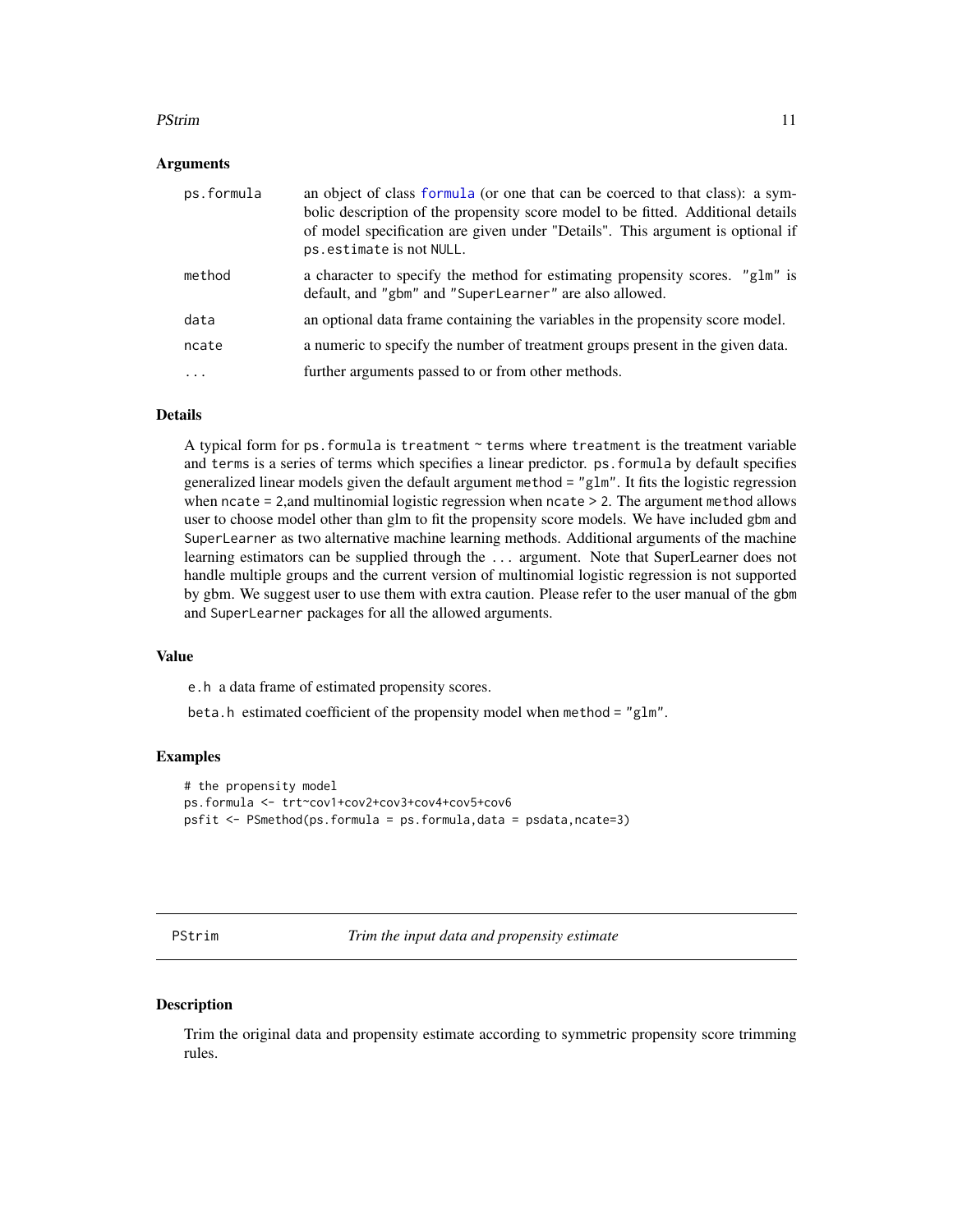#### Usage

```
PStrim(
  data,
  ps.formula = NULL,
  zname = NULL,
  ps.estimate = NULL,
  delta = 0,
  optimal = FALSE,
  out.estimate = NULL,
  \text{method} = "g1m",ps.control = list()
\mathcal{L}
```
#### Arguments

| data         | an optional data frame containing the variables required by ps. formula.                                                                                                                                                                                                                                                                                                                                                                                                                                                                                                                                                                                                                                                                                                |  |
|--------------|-------------------------------------------------------------------------------------------------------------------------------------------------------------------------------------------------------------------------------------------------------------------------------------------------------------------------------------------------------------------------------------------------------------------------------------------------------------------------------------------------------------------------------------------------------------------------------------------------------------------------------------------------------------------------------------------------------------------------------------------------------------------------|--|
| ps.formula   | an object of class formula (or one that can be coerced to that class): a sym-<br>bolic description of the propensity score model to be fitted. Additional details<br>of model specification are given under "Details". This argument is optional if<br>ps.estimate is not NULL.                                                                                                                                                                                                                                                                                                                                                                                                                                                                                         |  |
| zname        | an optional character specifying the name of the treatment variable in data.<br>Unless ps. formula is specified, zname is required.                                                                                                                                                                                                                                                                                                                                                                                                                                                                                                                                                                                                                                     |  |
| ps.estimate  | an optional matrix or data frame containing estimated (generalized) propensity<br>scores for each observation. Typically, this is an N by J matrix, where N is the<br>number of observations and J is the total number of treatment levels. Prefer-<br>ably, the column name of this matrix should match the name of treatment level,<br>if column name is missing or there is a mismatch, the column names would<br>be assigned according to alphabatic order of the treatment levels. A vector of<br>propensity score estimates is also allowed in ps. estimate, in which case a bi-<br>nary treatment is implied and the input is regarded as the propensity to receive<br>the last category of treatment by alphabatic order, unless otherwise stated by<br>trtgrp. |  |
| delta        | trimming threshold for estimated (generalized) propensity scores. Should be no<br>larger than 1 / number of treatment groups. Default is 0, corresponding to no<br>trimming.                                                                                                                                                                                                                                                                                                                                                                                                                                                                                                                                                                                            |  |
| optimal      | an logical argument indicating if optimal trimming should be used. Default is<br>FALSE.                                                                                                                                                                                                                                                                                                                                                                                                                                                                                                                                                                                                                                                                                 |  |
| out.estimate | an optional matrix or data frame containing estimated potential outcomes for<br>each observation. Typically, this is an N by J matrix, where N is the number<br>of observations and J is the total number of treatment levels. Preferably, the<br>column name of this matrix should match the name of treatment level, if column<br>name is missing or there is a mismatch, the column names would be assigned<br>according to alphabatic order of the treatment levels, with a similar mechanism<br>as in ps. estimate.                                                                                                                                                                                                                                                |  |
| method       | a character to specify the method for estimating propensity scores. "glm" is<br>default, and "gbm" and "SuperLearner" are also allowed.                                                                                                                                                                                                                                                                                                                                                                                                                                                                                                                                                                                                                                 |  |
| ps.control   | a list to specify additional options when method is set to "gbm" or "SuperLearner".                                                                                                                                                                                                                                                                                                                                                                                                                                                                                                                                                                                                                                                                                     |  |

<span id="page-11-0"></span>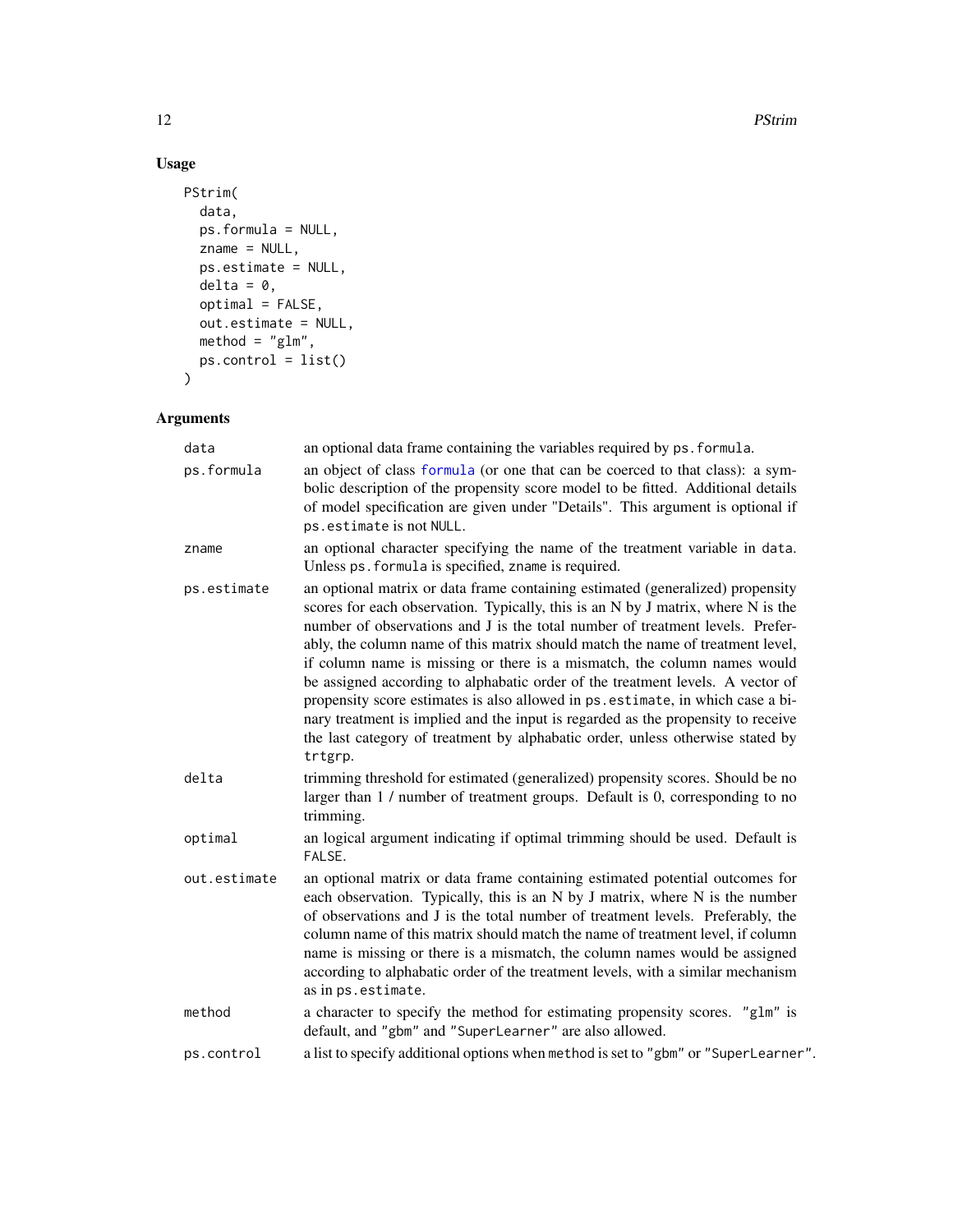#### PStrim 23

#### Details

A typical form for ps.formula is treatment ~ terms where treatment is the treatment variable (identical to the variable name used to specify zname) and terms is a series of terms which specifies a linear predictor for treatment. ps.formula specifies a model for estimating the propensity scores, when ps.estimate is NULL. "glm" is the default method for propensity score estimation. Logistic regression will be used for binary outcomes, and multinomial logistic regression will be used for outcomes with more than two categories. The alternative method option of "gbm" serves as an API to call the gbm() function from the gbm package. Additional argument in the gbm() function can be supplied through the ps. control=list() argument in SumStat(). Please refer to the user manual of the "gbm" package for all the allowed arguments. Currently, models for binary or multinomial treatment will be automatically chosen based on the number of treatment categories. "SuperLearner" is also allowed in the method argument to call the SuperLearner() function in SuperLearner package. Currently, the SuperLearner method only support binary treatment with the default method set to "SL.glm". The estimation approach is default to "method.NNLS". Prediction algorithm and other tuning parameters can also be passed through ps.control=list(). Please refer to the user manual of the SuperLearner package for all the allowed specifications.

When comparing two treatments, ps.estimate can either be a vector or a two-column matrix of estimated propensity scores. If a vector is supplied, it is assumed to be the propensity scores to receive the treatment, and the treatment group corresponds to the last group in the alphebatic order, unless otherwise specified by  $trtgrp$ . When comparing multiple  $(J>=3)$  treatments, ps.estimate needs to be specified as an N by J matrix, where N indicates the number of observations, and J indicates the total number of treatments. This matrix specifies the estimated generalized propensity scores to receive each of the J treatments. The same mechanism applies to out. estimate, except that the input for out.estimate must be an N by J matrix, where each row corresponds to the estimated potential outcomes (corresponding to each treatment) for each observation.

With binary treatments, delta defines the symmetric propensity score trimming rule following Crump et al. (2009). With multiple treatments, delta defines the symmetric multinomial trimming rule introduced in Yoshida et al. (2019). With binary treatments and when optimal equals TRUE, the trimming function implements the optimal symmetric trimming rule in Crump et al. (2009). The optimal trimming threshold delta is then returned. With multiple treatments and optimal equals TRUE, the trimming function implements the optimal trimming rule in Yang et al. (2016). The optimal cutoff lambda, which defines the acceptable upper bound for the sum of inverse generalized propensity scores, is returned. See Yang et al. (2016) and Li and Li (2019) for details.

The argument zname is required when ps.estimate is not NULL.

#### Value

PStrim returns a list of the following values:

data a data frame of trimmed data.

trim\_sum a table summrizing the number of cases by treatment groups before and after trimming.

ps.estimate a data frame of propensity estimate after trimming.

delta an optional output of trimming threshold for symmetric trimming.

lambda an optional output trimming threshold for optimal trimming with multiple treatment groups.

out.estimate a data frame of estimated potential outcomes after trimming.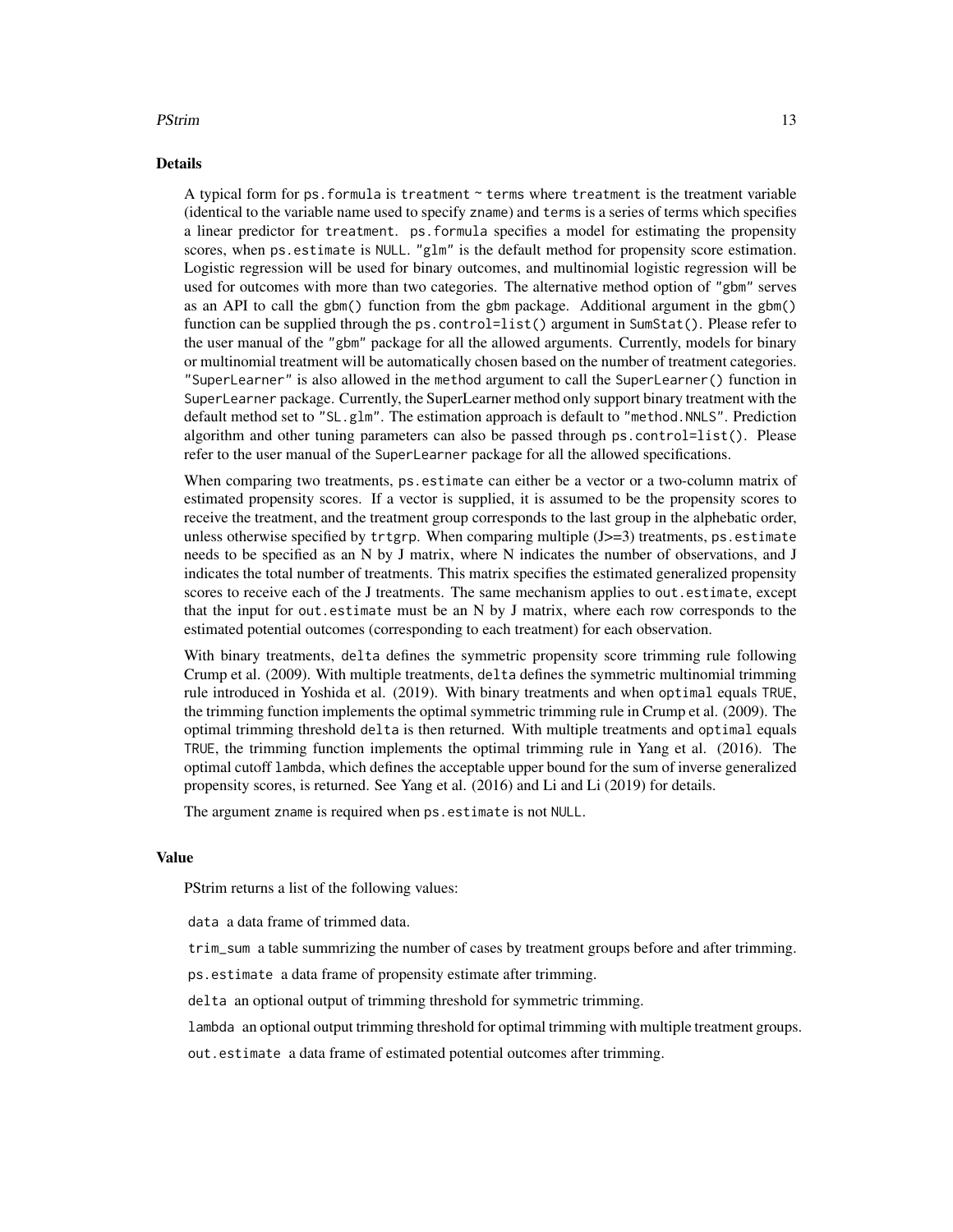#### References

Crump, R. K., Hotz, V. J., Imbens, G. W., Mitnik, O. A. (2009). Dealing with limited overlap in estimation of average treatment effects. Biometrika, 96(1), 187-199.

Yoshida, K., Solomon, D.H., Haneuse, S., Kim, S.C., Patorno, E., Tedeschi, S.K., Lyu, H., Franklin, J.M., Stürmer, T., Hernández-Díaz, S. and Glynn, R.J. (2019). Multinomial extension of propensity score trimming methods: A simulation study. American Journal of Epidemiology, 188(3), 609-616.

Yang, S., Imbens, G. W., Cui, Z., Faries, D. E., Kadziola, Z. (2016). Propensity score matching and subclassification in observational studies with multi-level treatments. Biometrics, 72(4), 1055- 1065.

Li, F., Li, F. (2019). Propensity score weighting for causal inference with multiple treatments. The Annals of Applied Statistics, 13(4), 2389-2415.

#### Examples

```
data("psdata")
# the propensity model
ps.formula<-trt~cov1+cov2+cov3+cov4+cov5+cov6
```

```
# trim the original data by setting the threshold of propensity as 0.05
PStrim(data=psdata, ps.formula=ps.formula, delta=0.05)
PStrim(data=psdata, ps.formula=ps.formula, optimal=TRUE)
```
<span id="page-13-1"></span>PSweight *Estimate average causal effects by propensity score weighting*

#### **Description**

The function PSweight is used to estimate the average potential outcomes corresponding to each treatment group among the target population. The function currently implements the following types of weights: the inverse probability of treatment weights (IPW: target population is the combined population), average treatment effect among the treated weights (treated: target population is the population receiving a specified treatment), overlap weights (overlap: target population is the overlap population at clinical equipoise), matching weights (matching: target population is population obtained under 1:1 matching), entropy weights (entropy: target population is the population weighted by the entropy function). Augmented propensity score weighting estimators are also allowed, with propensity scores and outcome model estimates either estimated within the function, or supplied by external routines.

#### Usage

```
PSweight(
  ps.formula = NULL,
  ps.estimate = NULL,
  trtgrp = NULL,
```
<span id="page-13-0"></span>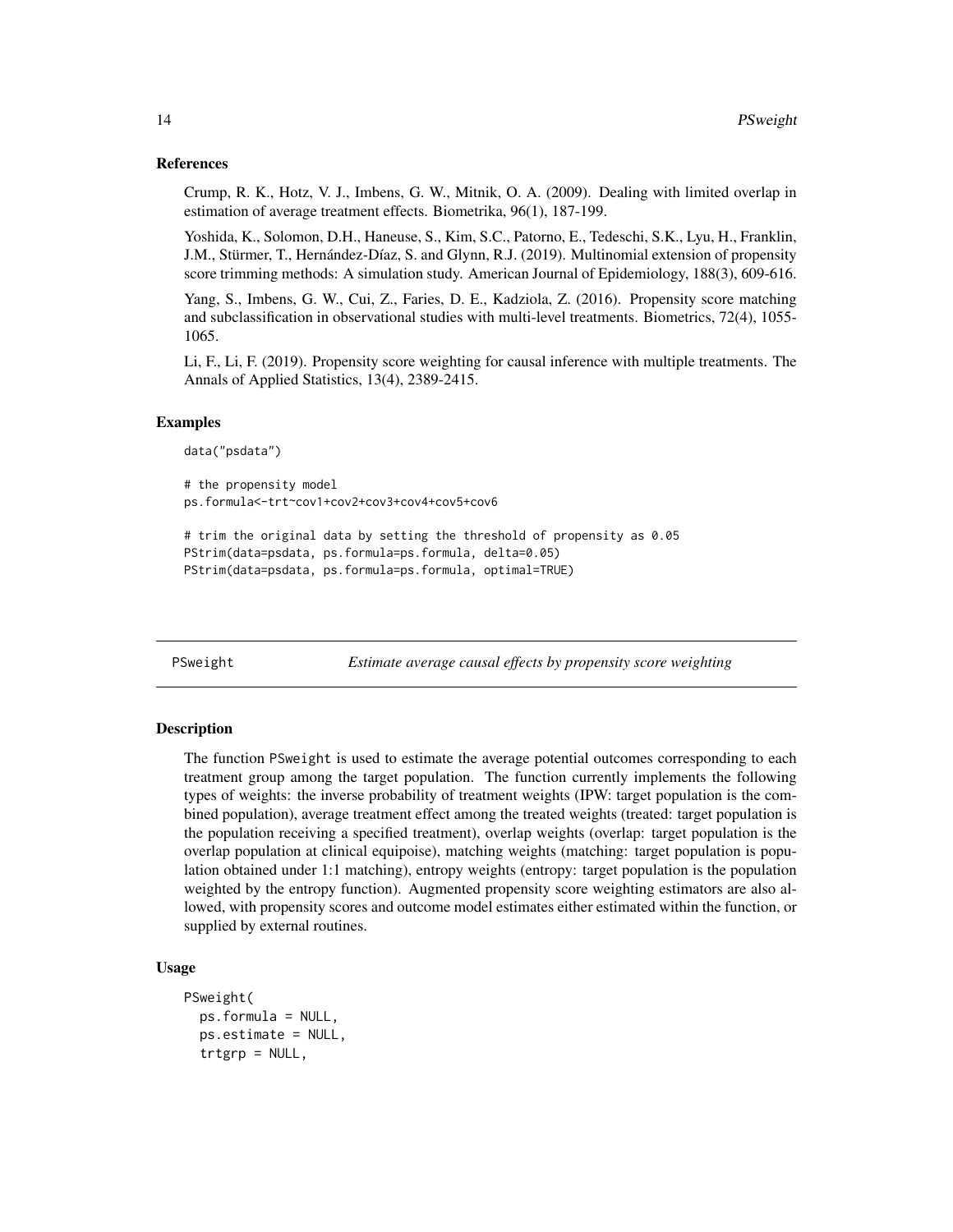#### <span id="page-14-0"></span>PSweight 15

```
zname = NULL,
yname,
data,
weight = "overlap",
delta = 0,
augmentation = FALSE,
bootstrap = FALSE,
R = 50,
out.formula = NULL,
out.estimate = NULL,
family = "gaussian",
ps.method = "glm",
ps.control = list(),
out.method = "glm",
out.control = list()
```

```
)
```
#### Arguments

| ps.formula  | an object of class formula (or one that can be coerced to that class): a sym-<br>bolic description of the propensity score model to be fitted. Additional details<br>of model specification are given under "Details". This argument is optional if<br>ps.estimate is not NULL.                                                                                                                                                                                                                                                                                                                                                                                                                                                                                         |  |
|-------------|-------------------------------------------------------------------------------------------------------------------------------------------------------------------------------------------------------------------------------------------------------------------------------------------------------------------------------------------------------------------------------------------------------------------------------------------------------------------------------------------------------------------------------------------------------------------------------------------------------------------------------------------------------------------------------------------------------------------------------------------------------------------------|--|
| ps.estimate | an optional matrix or data frame containing estimated (generalized) propensity<br>scores for each observation. Typically, this is an N by J matrix, where N is the<br>number of observations and J is the total number of treatment levels. Prefer-<br>ably, the column name of this matrix should match the name of treatment level,<br>if column name is missing or there is a mismatch, the column names would<br>be assigned according to alphabatic order of the treatment levels. A vector of<br>propensity score estimates is also allowed in ps. estimate, in which case a bi-<br>nary treatment is implied and the input is regarded as the propensity to receive<br>the last category of treatment by alphabatic order, unless otherwise stated by<br>trtgrp. |  |
| trtgrp      | an optional character defining the "treated" population for estimating the av-<br>erage treatment effect among the treated (ATT). Only necessary if weight =<br>"treated". This option can also be used to specify the treatment (in a two-<br>treatment setting) when a vector argument is supplied for ps. estimate. Default<br>value is the last group in the alphebatic order.                                                                                                                                                                                                                                                                                                                                                                                      |  |
| zname       | an optional character specifying the name of the treatment variable in data.                                                                                                                                                                                                                                                                                                                                                                                                                                                                                                                                                                                                                                                                                            |  |
| yname       | an optional character specifying the name of the outcome variable in data.                                                                                                                                                                                                                                                                                                                                                                                                                                                                                                                                                                                                                                                                                              |  |
| data        | an optional data frame containing the variables in the propensity score model<br>and outcome model (if augmented estimator is used). If not found in data, the<br>variables are taken from environment (formula).                                                                                                                                                                                                                                                                                                                                                                                                                                                                                                                                                       |  |
| weight      | a character or vector of characters including the types of weights to be used.<br>"IPW" specifies the inverse probability of treatment weights for estimating the<br>average treatment effect among the combined population. "treated" speci-<br>fies the weights for estimating the average treatment effect among the treated.                                                                                                                                                                                                                                                                                                                                                                                                                                        |  |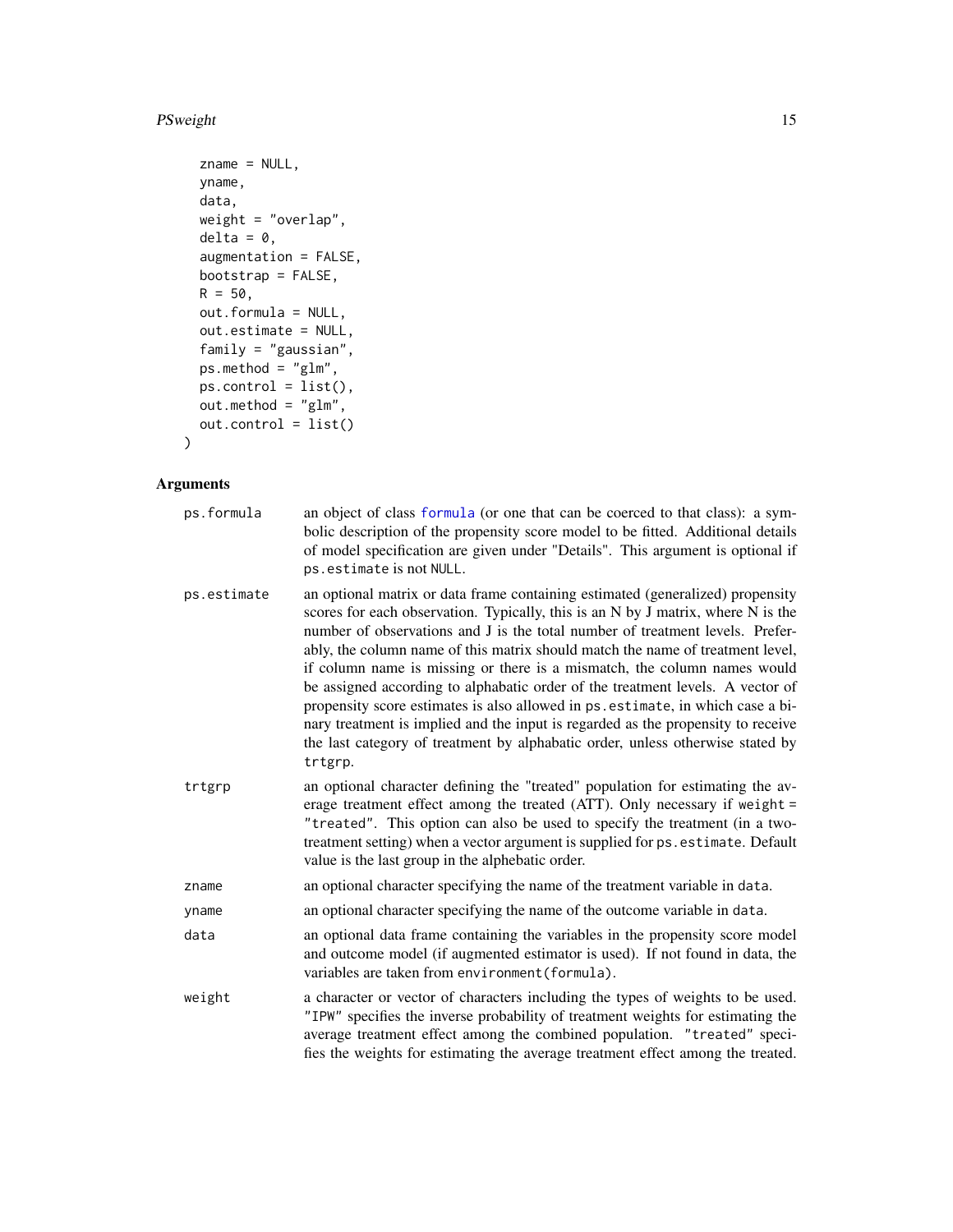<span id="page-15-0"></span>

|              | "overlap" specifies the (generalized) overlap weights for estimating the av-<br>erage treatment effect among the overlap population, or population at clinical<br>equipoise. "matching" specifies the matching weights for estimating the aver-<br>age treatment effect among the matched population (ATM). "entropy" specifies<br>the entropy weights for the average treatment effect of entropy weighted popu-<br>lation (ATEN). Default is "overlap".                                                               |
|--------------|-------------------------------------------------------------------------------------------------------------------------------------------------------------------------------------------------------------------------------------------------------------------------------------------------------------------------------------------------------------------------------------------------------------------------------------------------------------------------------------------------------------------------|
| delta        | trimming threshold for estimated (generalized) propensity scores. Should be no<br>larger than 1 / number of treatment groups. Default is 0, corresponding to no<br>trimming.                                                                                                                                                                                                                                                                                                                                            |
| augmentation | logical. Indicate whether augmented weighting estimators should be used. De-<br>fault is FALSE.                                                                                                                                                                                                                                                                                                                                                                                                                         |
| bootstrap    | logical. Indaicate whether bootstrap is used to estimate the standard error of the<br>point estimates. Default is FALSE.                                                                                                                                                                                                                                                                                                                                                                                                |
| R            | an optional integer indicating number of bootstrap replicates. Default is $R = 50$ .                                                                                                                                                                                                                                                                                                                                                                                                                                    |
| out.formula  | an object of class formula (or one that can be coerced to that class): a symbolic<br>description of the outcome model to be fitted. Additional details of model spec-<br>ification are given under "Details". This argument is optional if out.estimate<br>is not NULL.                                                                                                                                                                                                                                                 |
| out.estimate | an optional matrix or data frame containing estimated potential outcomes for<br>each observation. Typically, this is an N by J matrix, where N is the number<br>of observations and J is the total number of treatment levels. Preferably, the<br>column name of this matrix should match the name of treatment level, if column<br>name is missing or there is a mismatch, the column names would be assigned<br>according to alphabatic order of the treatment levels, with a similar mechanism<br>as in ps.estimate. |
| family       | a description of the error distribution and link function to be used in the out-<br>come model. Only required if out formula is provided. Supported distribu-<br>tional families include "gaussian" (link = identity), "binomial" (link =<br>logit) and "poisson" (link = log). See family in glm for more details. De-<br>fault is "gaussian".                                                                                                                                                                         |
| ps.method    | a character to specify the method for estimating propensity scores. "glm" is<br>default, and "gbm" and "SuperLearner" are also allowed.                                                                                                                                                                                                                                                                                                                                                                                 |
| ps.control   | a list to specify additional options when method is set to "gbm" or "SuperLearner".                                                                                                                                                                                                                                                                                                                                                                                                                                     |
| out.method   | a character to specify the method for estimating the outcome regression model.<br>"glm" is default, and "gbm" and "SuperLearner" are also allowed.                                                                                                                                                                                                                                                                                                                                                                      |
| out.control  | a list to specify additional options when out . method is set to "gbm" or "SuperLearner".                                                                                                                                                                                                                                                                                                                                                                                                                               |
|              |                                                                                                                                                                                                                                                                                                                                                                                                                                                                                                                         |

#### Details

A typical form for ps. formula is treatment  $\sim$  terms where treatment is the treatment variable (identical to the variable name used to specify zname) and terms is a series of terms which specifies a linear predictor for treatment. Similarly, a typical form for out.formula is outcome ~ terms where outcome is the outcome variable (identical to the variable name used to specify yname) and terms is a series of terms which specifies a linear predictor for outcome. Both ps.formula and out.formula by default specify generalized linear models when ps.estimate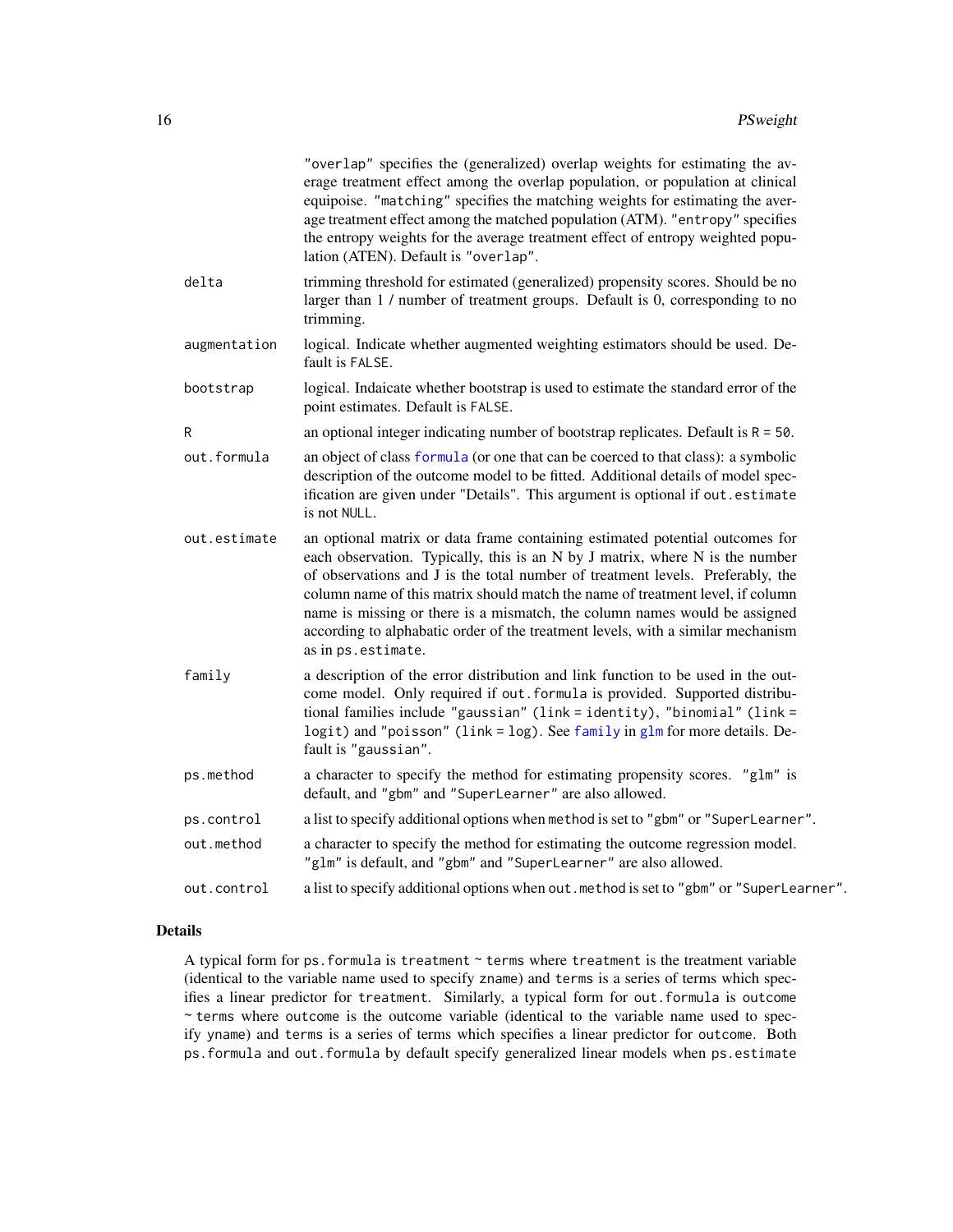#### PSweight 17

and/or out.estimate is NULL. The argument ps.method and out.method allow user to choose model other than glm to fit the propensity score and outcome regression models for augmentation. Additional argument in the gbm() function can be supplied through the ps.control and out.control argument. Please refer to the user manual of the gbm package for all the allowed arguments. "SuperLearner" is also allowed in the ps.method and out.method arguments. Currently, the SuperLearner method only supports binary treatment with the default method set to "SL.glm". The estimation approach is default to "method.NNLS" for both propensity and outcome regression models. Prediction algorithm and other tuning parameters can also be passed throughps.control and out.control. Please refer to the user manual of the SuperLearner package for all the allowed specifications.

When comparing two treatments, ps.estimate can either be a vector or a two-column matrix of estimated propensity scores. If a vector is supplied, it is assumed to be the propensity scores to receive the treatment, and the treatment group corresponds to the last group in the alphebatic order, unless otherwise specified by  $trtgrp$ . When comparing multiple  $(J>=3)$  treatments, ps.estimate needs to be specified as an N by J matrix, where N indicates the number of observations, and J indicates the total number of treatments. This matrix specifies the estimated generalized propensity scores to receive each of the J treatments. In general, ps. estimate should have column names that indicate the level of the treatment variable, which should match the levels given in Z. If column names are empty or there is a mismatch, the column names will be created following the alphebatic order of values in Z, and the rightmost coulmn of ps.estimate is assumed to be the treatment group, when estimating ATT. trtgrp can also be used to specify the treatment group for estimating ATT. The same mechanism applies to out.estimate, except that the input for out.estimate must be an N by J matrix, where each row corresponds to the estimated potential outcomes (corresponding to each treatment) for each observation.

The argument zname and/or yname is required when ps.estimate and/or out.estimate is not NULL.

Current version of PSweight allows for five types of propensity score weights used to estimate ATE (IPW), ATT (treated) and ATO (overlap), ATM (matching) and ATEN (entropy). These weights are members of larger class of balancing weights defined in Li, Morgan, and Zaslavsky (2018). Specific definitions of these weights are provided in Li, Morgan, and Zaslavsky (2018), Li and Greene (2013), Zhou, Matsouaka and Thomas (2020). When there is a practical violation of the positivity assumption, delta defines the symmetric propensity score trimming rule following Crump et al. (2009). With multiple treatments, delta defines the multinomial trimming rule introduced in Yoshida et al. (2019). The overlap weights can also be considered as a data-driven continuous trimming strategy without specifying trimming rules, see Li, Thomas and Li (2019). Additional details on balancing weights and generalized overlap weights for multiple treatment groups are provided in Li and Li (2019).

If augmentation = TRUE, an augmented weighting estimator will be implemented. For binary treatments, the augmented weighting estimator is presented in Mao, Li and Greene (2018). For multiple treatments, the augmented weighting estimator is mentioned in Li and Li (2019), and additional details will appear in our ongoing work (Zhou et al. 2020+). When weight = "IPW", the augmented estimator is also referred to as a doubly-robust (DR) estimator.

When bootstrap = TRUE, the variance will be calculated by nonparametric bootstrap, with R bootstrap replications. The default of R is 50. Otherwise, the variance will be calculated using the sandwich variance formula obtained in the M-estimation framework.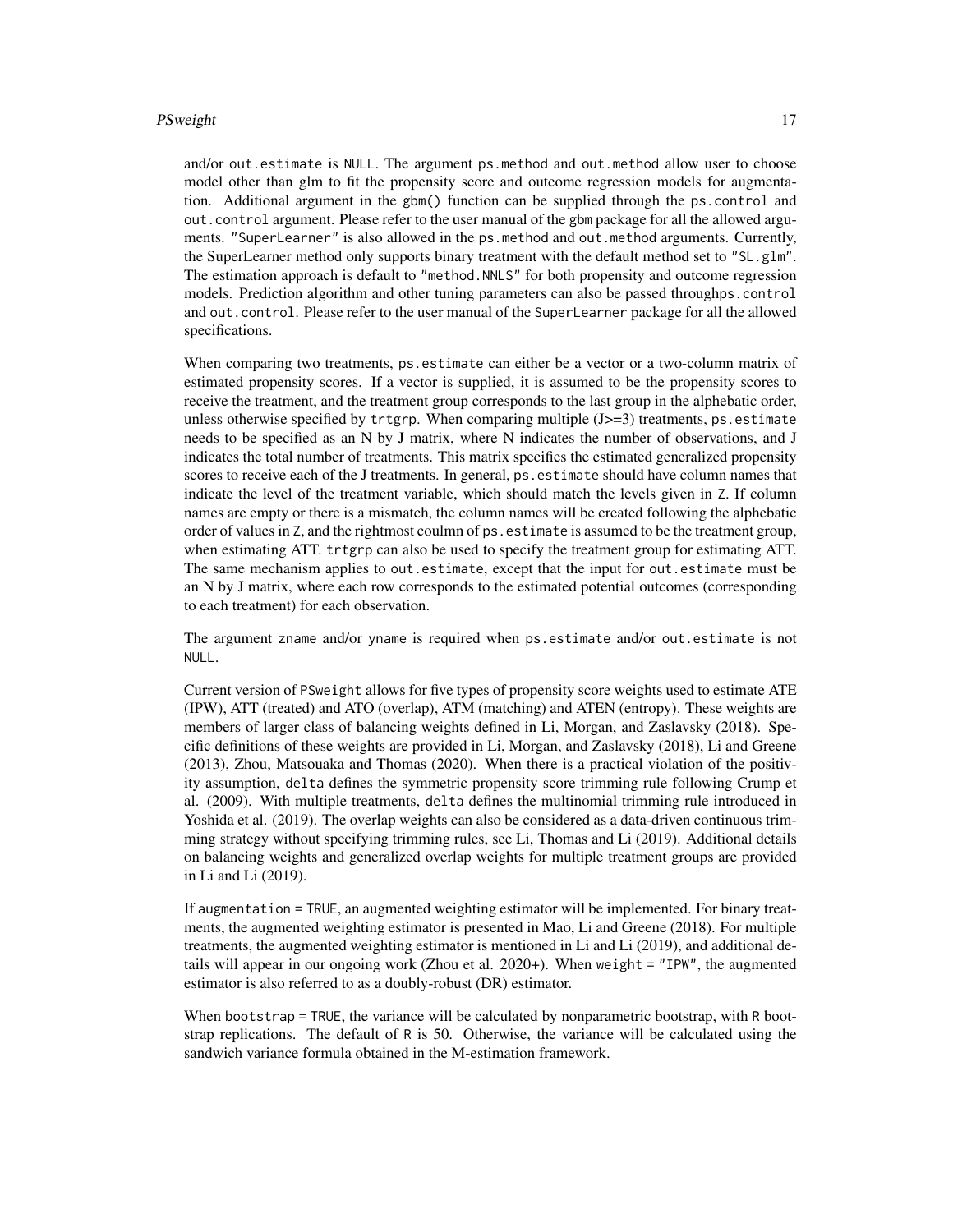<span id="page-17-0"></span>PSweight returns a PSweight object containing a list of the following values: estimated propensity scores, average potential outcomes corresponding to each treatment, variance-covariance matrix of the point estimates, the label for each treatment group, and estimates in each bootstrap replicate if bootstrap = TRUE. A summary of PSweight can be obtained with [summary.PSweight](#page-21-1).

trtgrp a character indicating the treatment group.

propensity a data frame of estimated propensity scores.

muhat average potential outcomes by treatment groups, with reference to specific target populations.

covmu variance-covariance matrix of muhat.

muboot an optional list of point estimates in each bootstrap replicate bootstrap = TRUE.

group a table of treatment group labels corresponding to the output point estimates muhat.

#### References

Crump, R. K., Hotz, V. J., Imbens, G. W., Mitnik, O. A. (2009). Dealing with limited overlap in estimation of average treatment effects. Biometrika, 96(1), 187-199.

Li, L., Greene, T. (2013). A weighting analogue to pair matching in propensity score analysis. The International Journal of Biostatistics, 9(2), 215-234.

Li, F., Morgan, K. L., Zaslavsky, A. M. (2018). Balancing covariates via propensity score weighting. Journal of the American Statistical Association, 113(521), 390-400.

Mao, H., Li, L., Greene, T. (2019). Propensity score weighting analysis and treatment effect discovery. Statistical Methods in Medical Research, 28(8), 2439-2454.

Li, F., Thomas, L. E., Li, F. (2019). Addressing extreme propensity scores via the overlap weights. American Journal of Epidemiology, 188(1), 250-257.

Yoshida, K., Solomon, D.H., Haneuse, S., Kim, S.C., Patorno, E., Tedeschi, S.K., Lyu, H., Franklin, J.M., Stürmer, T., Hernández-Díaz, S. and Glynn, R.J. (2019). Multinomial extension of propensity score trimming methods: A simulation study. American Journal of Epidemiology, 188(3), 609-616.

Li, F., Li, F. (2019). Propensity score weighting for causal inference with multiple treatments. The Annals of Applied Statistics, 13(4), 2389-2415.

Zhou, Y., Matsouaka, R. A., Thomas, L. (2020). Propensity score weighting under limited overlap and model misspecification. Statistical Methods in Medical Research, 29(12), 3721-3756.

#### Examples

```
data("psdata")
# the propensity and outcome models
ps.formula<-trt~cov1+cov2+cov3+cov4+cov5+cov6
out.formula<-Y~cov1+cov2+cov3+cov4+cov5+cov6
# without augmentation
ato1<-PSweight(ps.formula = ps.formula,yname = 'Y',data = psdata,weight = 'overlap')
summary(ato1)
```
# augmented weighting estimator, takes longer time to calculate sandwich variance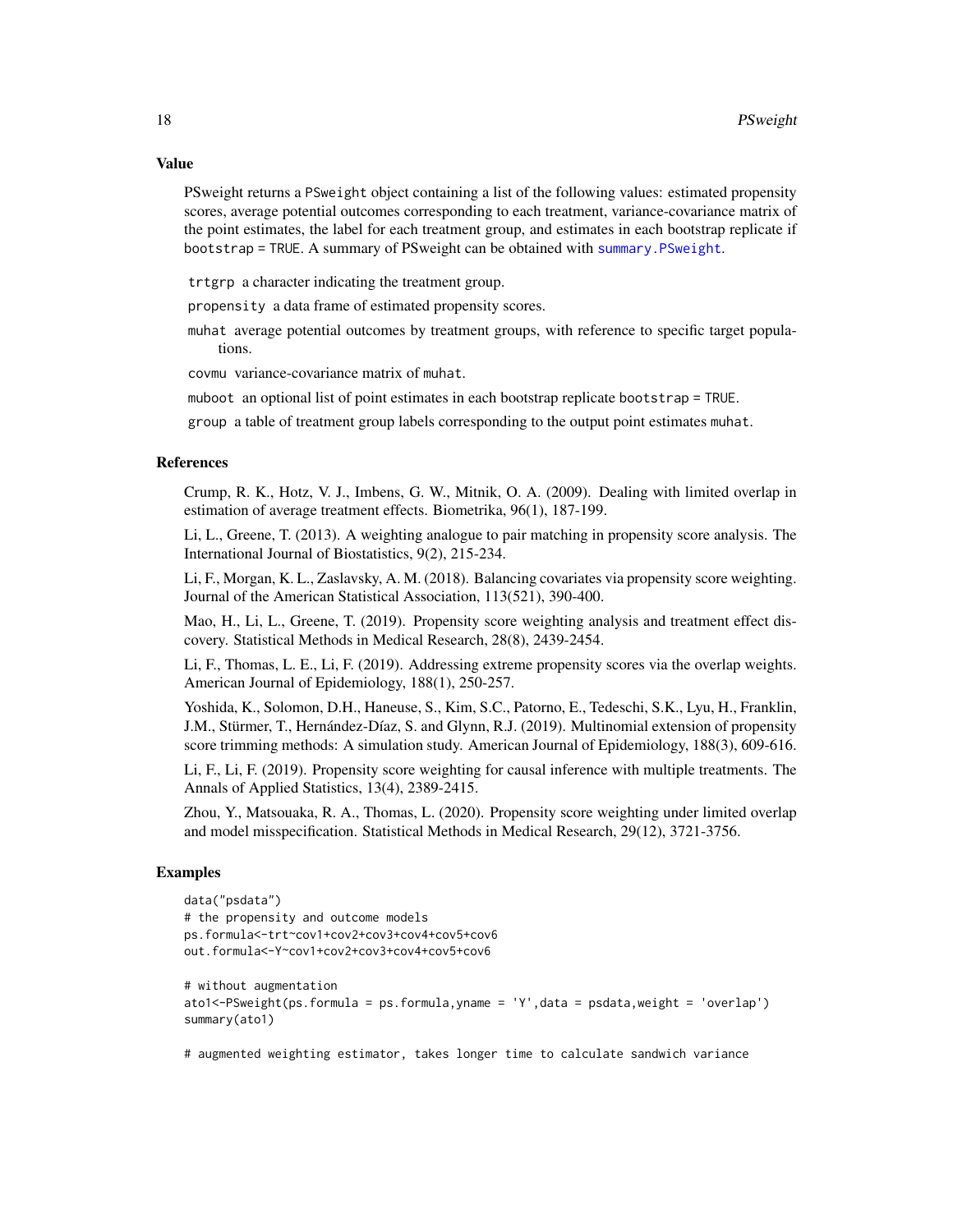#### <span id="page-18-0"></span>PSweight\_cl 19

```
# ato2<-PSweight(ps.formula = ps.formula,yname = 'Y',data = psdata,
```

```
# augmentation = TRUE,out.formula = out.formula,family = 'gaussian',weight = 'overlap')
```

```
# summary(ato2)
```
PSweight\_cl *Estimate average causal effects by propensity score weighting for a binary treatment with clustering.*

#### Description

The function PSweight\_cl is used to estimate the average potential outcomes corresponding to each treatment group among the target population with two-level data. The function currently implements the following types of weights: the inverse probability of treatment weights (IPW: target population is the combined population), average treatment effect among the treated weights (treated: target population is the population receiving a specified treatment), overlap weights (overlap: target population is the overlap population at clinical equipoise), matching weights (matching: target population is population obtained under 1:1 matching), entropy weights (entropy: target population is the population weighted by the entropy function). Augmented propensity score weighting estimators are also allowed, with propensity scores and outcome model estimated within the function through mixed effect model.

#### Usage

```
PSweight_cl(
  ps.formula = NULL,
  trtgrp = NULL,
  yname,
  data,
  weight = "overlap",
  delta = 0.
  augmentation = FALSE,
  bootstrap = FALSE,
 bs_level = NULL,
 R = 50,
  out.formula = NULL,
  family = "gaussian",
  nAGQ = 1L)
```
#### Arguments

ps.formula an object of class [formula](#page-0-0) (or one that can be coerced to that class): a symbolic description of the propensity score model to be fitted. Additional details of model specification are given under "Details".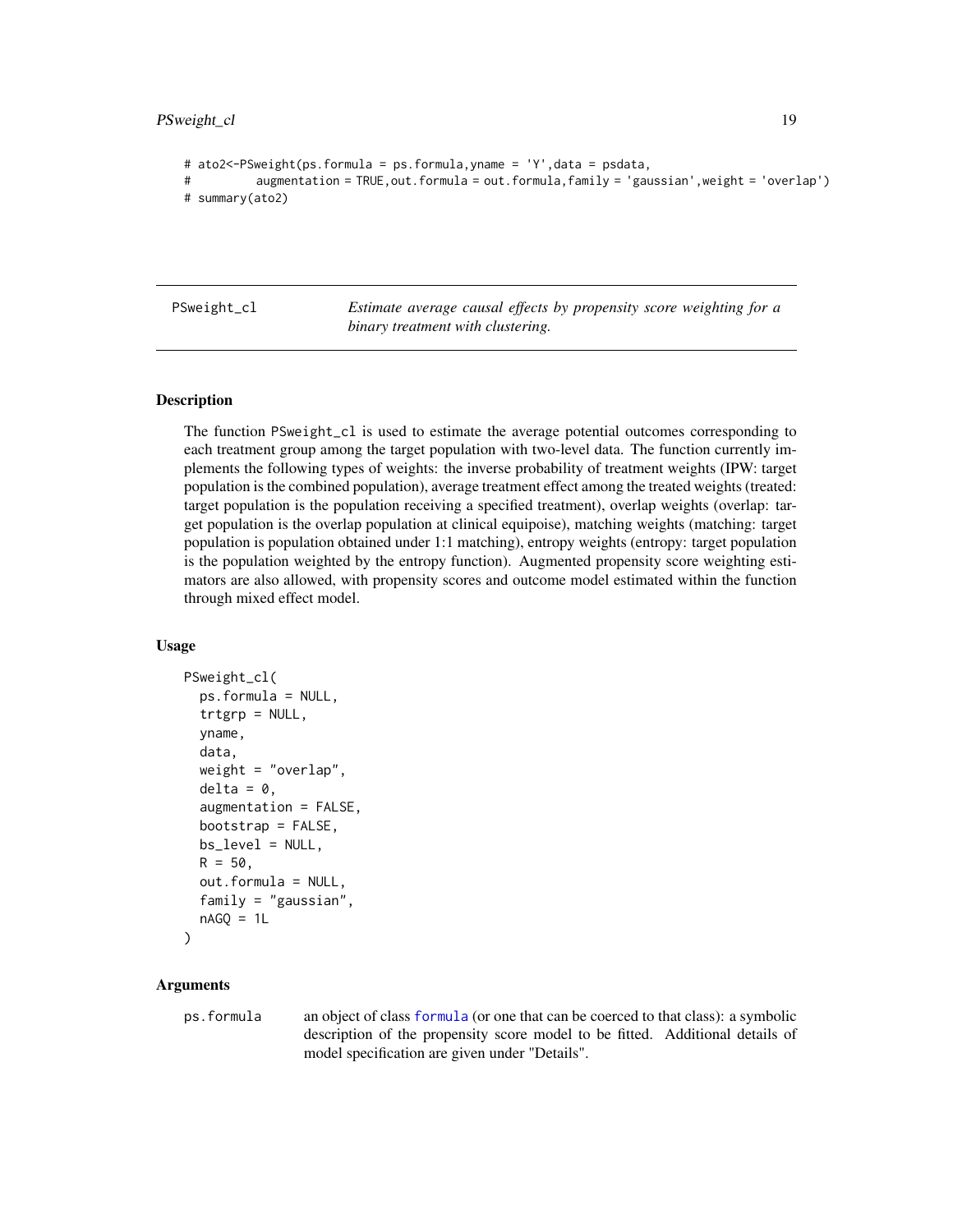<span id="page-19-0"></span>

| trtgrp       | an optional character defining the "treated" population for estimating the av-<br>erage treatment effect among the treated (ATT). Only necessary if weight =<br>"treated". This option can also be used to specify the treatment (in a two-<br>treatment setting) when a vector argument is supplied for ps. estimate. Default<br>value is the last group in the alphebatic order.                                                                                                                                                                                                                                                                                                                                                                                                            |  |
|--------------|-----------------------------------------------------------------------------------------------------------------------------------------------------------------------------------------------------------------------------------------------------------------------------------------------------------------------------------------------------------------------------------------------------------------------------------------------------------------------------------------------------------------------------------------------------------------------------------------------------------------------------------------------------------------------------------------------------------------------------------------------------------------------------------------------|--|
| yname        | an optional character specifying the name of the outcome variable in data.                                                                                                                                                                                                                                                                                                                                                                                                                                                                                                                                                                                                                                                                                                                    |  |
| data         | an optional data frame containing the variables in the propensity score model<br>and outcome model (if augmented estimator is used). If not found in data, the<br>variables are taken from environment (formula).                                                                                                                                                                                                                                                                                                                                                                                                                                                                                                                                                                             |  |
| weight       | a character or vector of characters including the types of weights to be used.<br>"IPW" specifies the inverse probability of treatment weights for estimating the<br>average treatment effect among the combined population. "treated" speci-<br>fies the weights for estimating the average treatment effect among the treated.<br>"overlap" specifies the (generalized) overlap weights for estimating the av-<br>erage treatment effect among the overlap population, or population at clinical<br>equipoise. "matching" specifies the matching weights for estimating the aver-<br>age treatment effect among the matched population (ATM). "entropy" specifies<br>the entropy weights for the average treatment effect of entropy weighted popu-<br>lation (ATEN). Default is "overlap". |  |
| delta        | trimming threshold for estimated (generalized) propensity scores. Should be no<br>larger than 1 / number of treatment groups. Default is 0, corresponding to no<br>trimming.                                                                                                                                                                                                                                                                                                                                                                                                                                                                                                                                                                                                                  |  |
| augmentation | logical. Indicate whether augmented weighting estimators should be used. De-<br>fault is FALSE.                                                                                                                                                                                                                                                                                                                                                                                                                                                                                                                                                                                                                                                                                               |  |
| bootstrap    | logical. Indaicate whether bootstrap is used to estimate the standard error of the<br>point estimates. Default is FALSE.                                                                                                                                                                                                                                                                                                                                                                                                                                                                                                                                                                                                                                                                      |  |
| bs_level     | an optional character defining the cluster level (name of the variable) for each<br>bootstrap resampling. Default is NULL.                                                                                                                                                                                                                                                                                                                                                                                                                                                                                                                                                                                                                                                                    |  |
| R            | an optional integer indicating number of bootstrap replicates. Default is $R = 50$ .                                                                                                                                                                                                                                                                                                                                                                                                                                                                                                                                                                                                                                                                                                          |  |
| out.formula  | an object of class formula (or one that can be coerced to that class): a symbolic<br>description of the outcome model to be fitted. Additional details of model spec-<br>ification are given under "Details". Different from the out.formula in PSweight,<br>this formula should include the treatment label with cooresponding cluster forms.                                                                                                                                                                                                                                                                                                                                                                                                                                                |  |
| family       | a description of the error distribution and link function to be used in the out-<br>come model. Only required if out formula is provided. Supported distribu-<br>tional families include "gaussian" (link = identity), "binomial" (link =<br>logit) and "poisson" (link = log). See family in glm for more details. De-<br>fault is "gaussian".                                                                                                                                                                                                                                                                                                                                                                                                                                               |  |
| nAGQ         | integer scalar - the number of points per axis for evaluating the adaptive Gauss-<br>Hermite approximation to the log-likelihood. Defaults to 1, corresponding to<br>the Laplace approximation. Please refer to lme4 package for more details.                                                                                                                                                                                                                                                                                                                                                                                                                                                                                                                                                |  |

#### Details

A typical form for ps.formula is treatment ~ terms+1|clusters where treatment is the treatment variable and terms is a series of terms which specifies a linear predictor for treatment and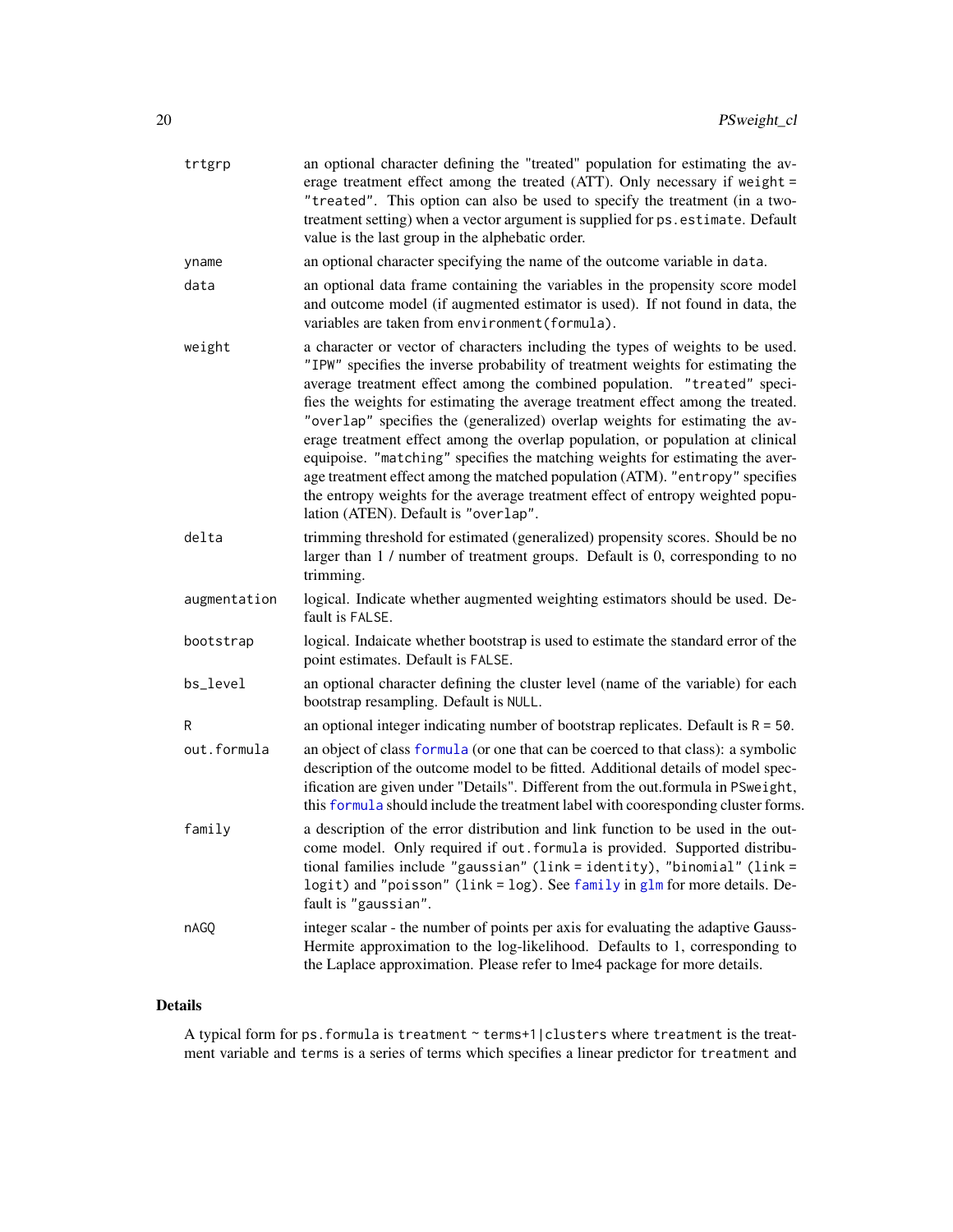#### <span id="page-20-0"></span>PSweight\_cl 21

cluster level effects. Similarly, a typical form for out.formula is outcome ~ treatment+terms+1|cluster where outcome is the outcome variable (identical to the variable name used to specify yname); terms is a series of terms which specifies a linear predictor for outcome; clusters is the random effects term for clusters. Both ps.formula and out.formula by default specify generalized linear mixed effect models.

Current version of PSweight\_cl allows for five types of propensity score weights used to estimate ATE (IPW), ATT (treated) and ATO (overlap), ATM (matching) and ATEN (entropy). These weights are members of larger class of balancing weights defined in Li, Morgan, and Zaslavsky (2018). Specific definitions of these weights are provided in Li, Morgan, and Zaslavsky (2018), Li and Greene (2013), Zhou, Matsouaka and Thomas (2020). When there is a practical violation of the positivity assumption, delta defines the symmetric propensity score trimming rule following Crump et al. (2009). The overlap weights can also be considered as a data-driven continuous trimming strategy without specifying trimming rules, see Li, Thomas and Li (2019). Additional details on balancing weights and generalized overlap weights for multiple treatment groups are provided in Li and Li (2019).

If augmentation = TRUE, an augmented weighting estimator will be implemented. For binary treatments, the augmented weighting estimator is presented in Mao, Li and Greene (2018). When weight = "IPW", the augmented estimator is also referred to as a doubly-robust (DR) estimator.

When bootstrap = TRUE, the variance will be calculated by nonparametric bootstrap, with R bootstrap replications. bs\_level needs to be specified as the variable name for the cluster in order to conduct cluster level resampling and maintaining the cluster level coorelation. The default value NULL treat each observation independently. The default of R is 50. Otherwise, the variance will be calculated using the sandwich variance formula obtained in the M-estimation framework.

#### Value

PSweight\_cl returns a PSweight object containing a list of the following values: estimated propensity scores, average potential outcomes corresponding to each treatment, variance-covariance matrix of the point estimates, the label for each treatment group, and estimates in each bootstrap replicate if bootstrap = TRUE. A summary of PSweight\_cl can be obtained with [summary.PSweight](#page-21-1).

- trtgrp a character indicating the treatment group.
- propensity a data frame of estimated propensity scores.
- muhat average potential outcomes by treatment groups, with reference to specific target populations.
- covmu variance-covariance matrix of muhat.
- muboot an optional list of point estimates in each bootstrap replicate bootstrap = TRUE.
- group a table of treatment group labels corresponding to the output point estimates muhat.

#### References

Li, F., Zaslavsky, A. M., Landrum, M. B. (2013). Propensity score weighting with multilevel data. Statistics in Medicine, 32(19), 3373-3387.

Fuentes, A., Lüdtke, O., Robitzsch, A. (2021). Causal inference with multilevel data: A comparison of different propensit score weighting appropaches. Multivariate Behavioral Research, 1-24.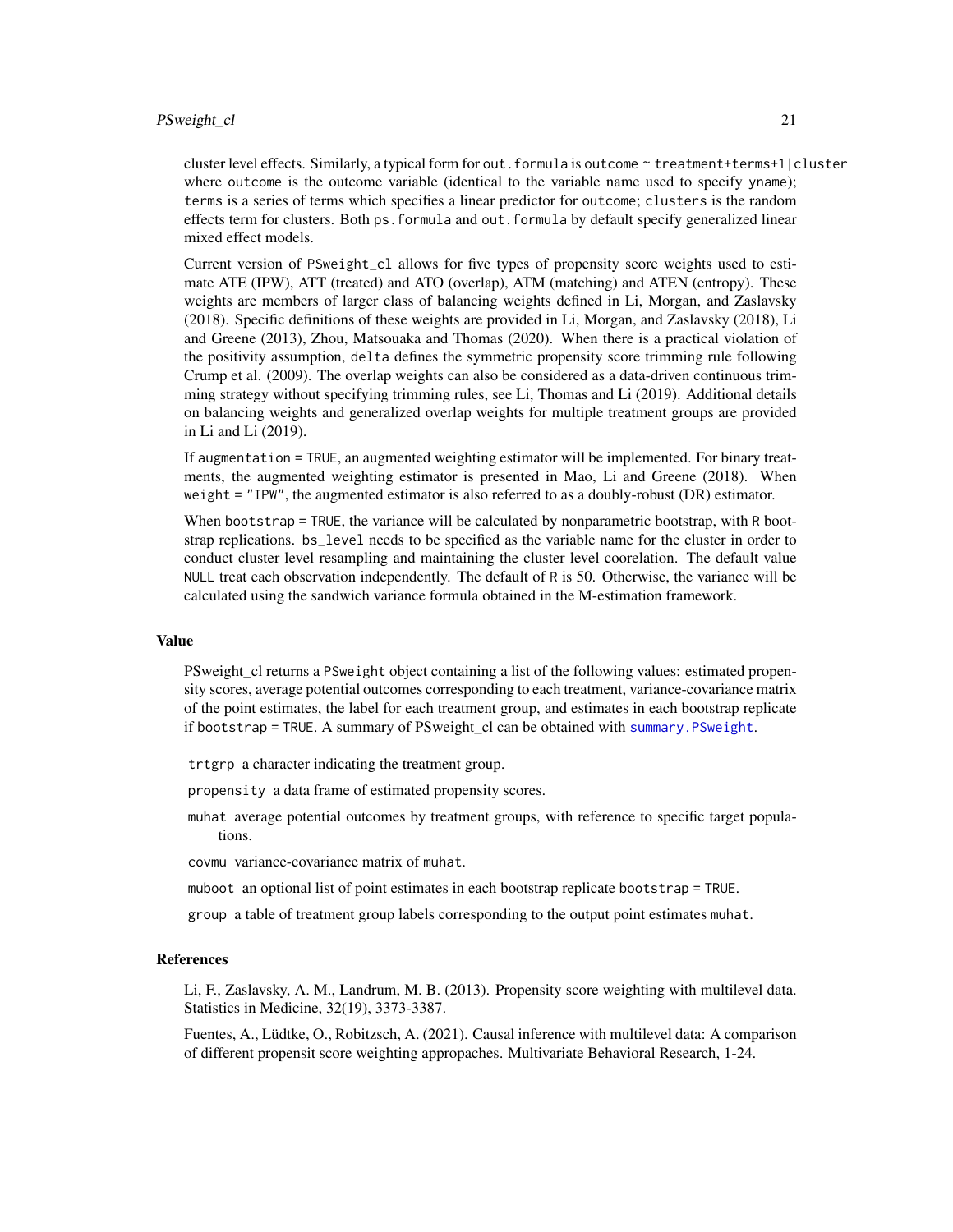<span id="page-21-0"></span>Crump, R. K., Hotz, V. J., Imbens, G. W., Mitnik, O. A. (2009). Dealing with limited overlap in estimation of average treatment effects. Biometrika, 96(1), 187-199.

Li, L., Greene, T. (2013). A weighting analogue to pair matching in propensity score analysis. The International Journal of Biostatistics, 9(2), 215-234.

Li, F., Morgan, K. L., Zaslavsky, A. M. (2018). Balancing covariates via propensity score weighting. Journal of the American Statistical Association, 113(521), 390-400.

Mao, H., Li, L., Greene, T. (2019). Propensity score weighting analysis and treatment effect discovery. Statistical Methods in Medical Research, 28(8), 2439-2454.

Li, F., Thomas, L. E., Li, F. (2019). Addressing extreme propensity scores via the overlap weights. American Journal of Epidemiology, 188(1), 250-257.

Yoshida, K., Solomon, D.H., Haneuse, S., Kim, S.C., Patorno, E., Tedeschi, S.K., Lyu, H., Franklin, J.M., Stürmer, T., Hernández-Díaz, S. and Glynn, R.J. (2019). Multinomial extension of propensity score trimming methods: A simulation study. American Journal of Epidemiology, 188(3), 609-616.

Li, F., Li, F. (2019). Propensity score weighting for causal inference with multiple treatments. The Annals of Applied Statistics, 13(4), 2389-2415.

Zhou, Y., Matsouaka, R. A., Thomas, L. (2020). Propensity score weighting under limited overlap and model misspecification. Statistical Methods in Medical Research 29(12), 3721-3756.

#### Examples

```
#data("psdata_cl")
#ps.formula<-trt~cov1+cov2+cov3+cov4+cov5+cov6+(1|clt)
#ato_cl<-PSweight(ps.formula = ps.formula,yname = 'Y',data = psdata_cl)
#summary(ato_cl)
```
<span id="page-21-1"></span>summary.PSweight *Summarize a PSweight object*

#### **Description**

summary.PSweight is used to summarize the results from [PSweight](#page-13-1). The output contains the average causal effects defined by specific contrasts, as well as their standard error estimates.

#### Usage

```
## S3 method for class 'PSweight'
summary(object, contrast = NULL, type = "DIF", CI = TRUE, ...)
```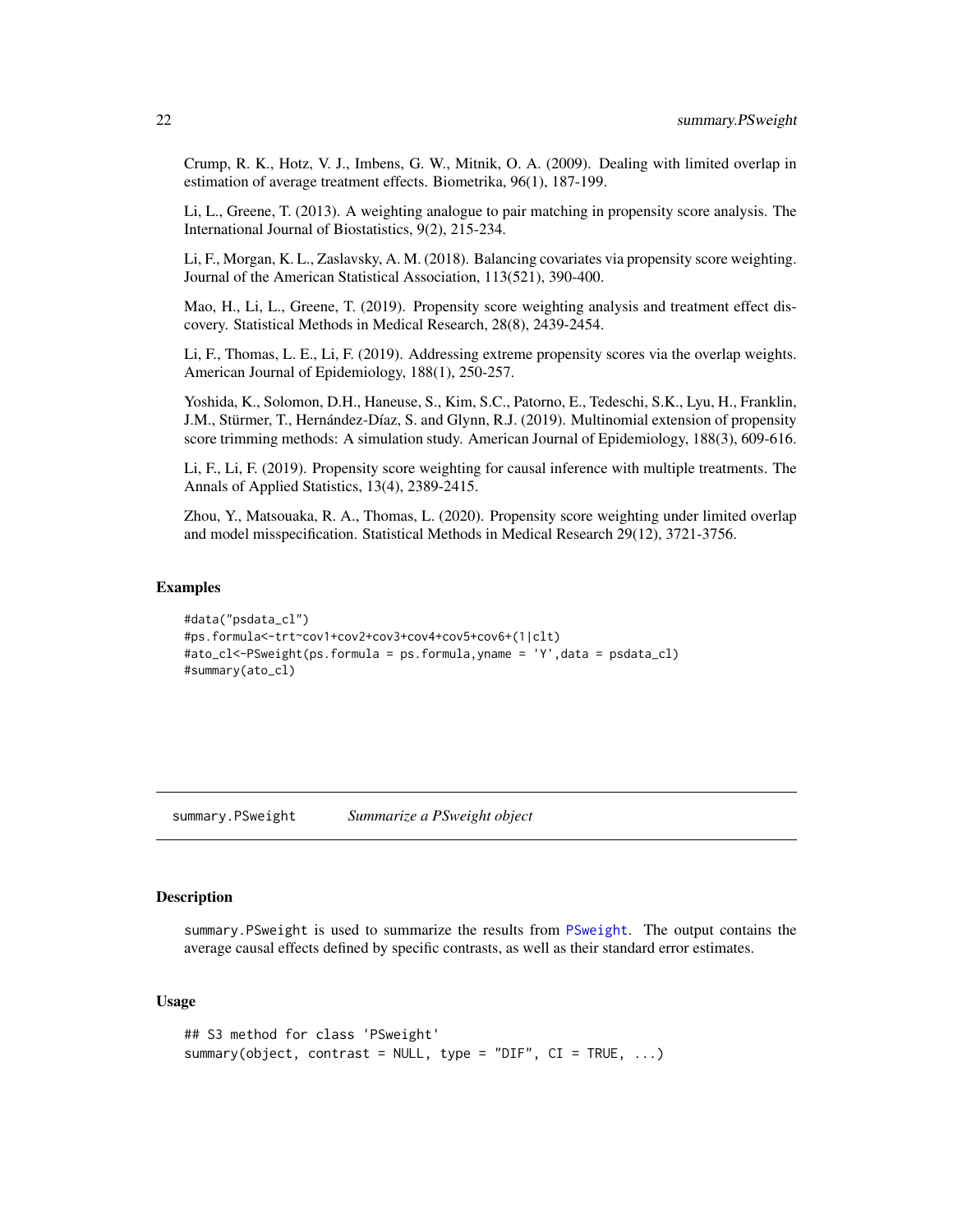#### Arguments

| object   | a PS weight object obtained from the PS weight function.                                                                                                                                                                                                                                                                                                                                                                                                                                                                                                                                                                                                                                                                                                        |
|----------|-----------------------------------------------------------------------------------------------------------------------------------------------------------------------------------------------------------------------------------------------------------------------------------------------------------------------------------------------------------------------------------------------------------------------------------------------------------------------------------------------------------------------------------------------------------------------------------------------------------------------------------------------------------------------------------------------------------------------------------------------------------------|
| contrast | a vector or matrix specifying the causal contrast of interest. The average causal<br>effects will be defined by such contrats. For multiple treatments, the contrast pa-<br>rameters are explained in Li and Li (2019) for estimating general causal effects.<br>Default is all pairwise contrasts between any two treatment groups.                                                                                                                                                                                                                                                                                                                                                                                                                            |
| type     | a character specifying the target estimand. The most commonly seen additive<br>estimand is specified by type = "DIF", abbreviated for weighted difference-in-<br>means. This is the usual pairwise average treatment effects as those defined in<br>Li, Morgan, and Zaslavsky (2018) and Li and Li (2019). For binary (or count<br>outcomes), we also allow two ratio estimands: causal relative risk (type = $"RR"$ )<br>and causal odds ratio (type = $"OR"$ ). Estimates for these two ratio estimands<br>will be reported on the log scale (log relative risk and log odds ratio) to improve<br>the approximate for asymptotic normality. With binary outcomes, "DIF" is the<br>same as the average causal risk difference. Default is "DIF" if left empty. |
| СĪ       | a logical argument indicates whether confidence interval should be calculated.<br>Default is $CI = TRUE$ .                                                                                                                                                                                                                                                                                                                                                                                                                                                                                                                                                                                                                                                      |
| $\ddots$ | further arguments passed to or from other methods.                                                                                                                                                                                                                                                                                                                                                                                                                                                                                                                                                                                                                                                                                                              |

#### Details

For the contrast argument, one specifies the contrast of interest and thus defines the target estimand for comparing treatments. For example, if there are three treatment levels: A, B, and C, the contrast A-C (i.e.,  $E[Y(A)] - E[Y(C)]$ ) can be specified by  $c(1, 0, -1)$ . The contrasts of A-C and B-C can be jointly specified by  $rbind(c(1, 0, -1), c(0, 1, -1))$ .

For estimating the causal relative risk (type = "RR"), the contrast is specified at the log scale. For example, the contrast A-C (specified by  $c(1, \emptyset, -1)$ ) implies the estimation of  $log{E[Y(A)]}$   $log{E[Y(C)]}$ . For estimating the causal odds ratio, the contrast is specified at the log odds scale. For example, the contrast A-C (specified by  $c(1,0,-1)$ ) implies the estimation of log{E[Y(A)]/E[1- $Y(A)]$  -  $log{E[Y(C)]/E[1-Y(C)]}$ .

The variance of the contrasts will be estimated by the delta method (if sandwich variance is used, or bootstrap = FALSE), or nonparametric bootstrap (if bootstrap = TRUE). Details will be given in Zhou et al. (2020+).

The argument type takes one of three options: "DIF", "RR", or "RR", with "DIF" as the default option. Typically, "RR" is relavent for binary or count outcomes, and "OR" is relavent only for binary outcomes. "DIF" applies to all types of outcomes.

#### Value

A list of following values:

estimates a matrix of point estimates, standard errors, test statistics, 95 for contrasts of interest.

bootestimates a list of data frames containing estimated contrasts in each bootstrap replicate, if bootstrap is used to estimate standard errors.

contrast a table listing the specified contrasts of interest.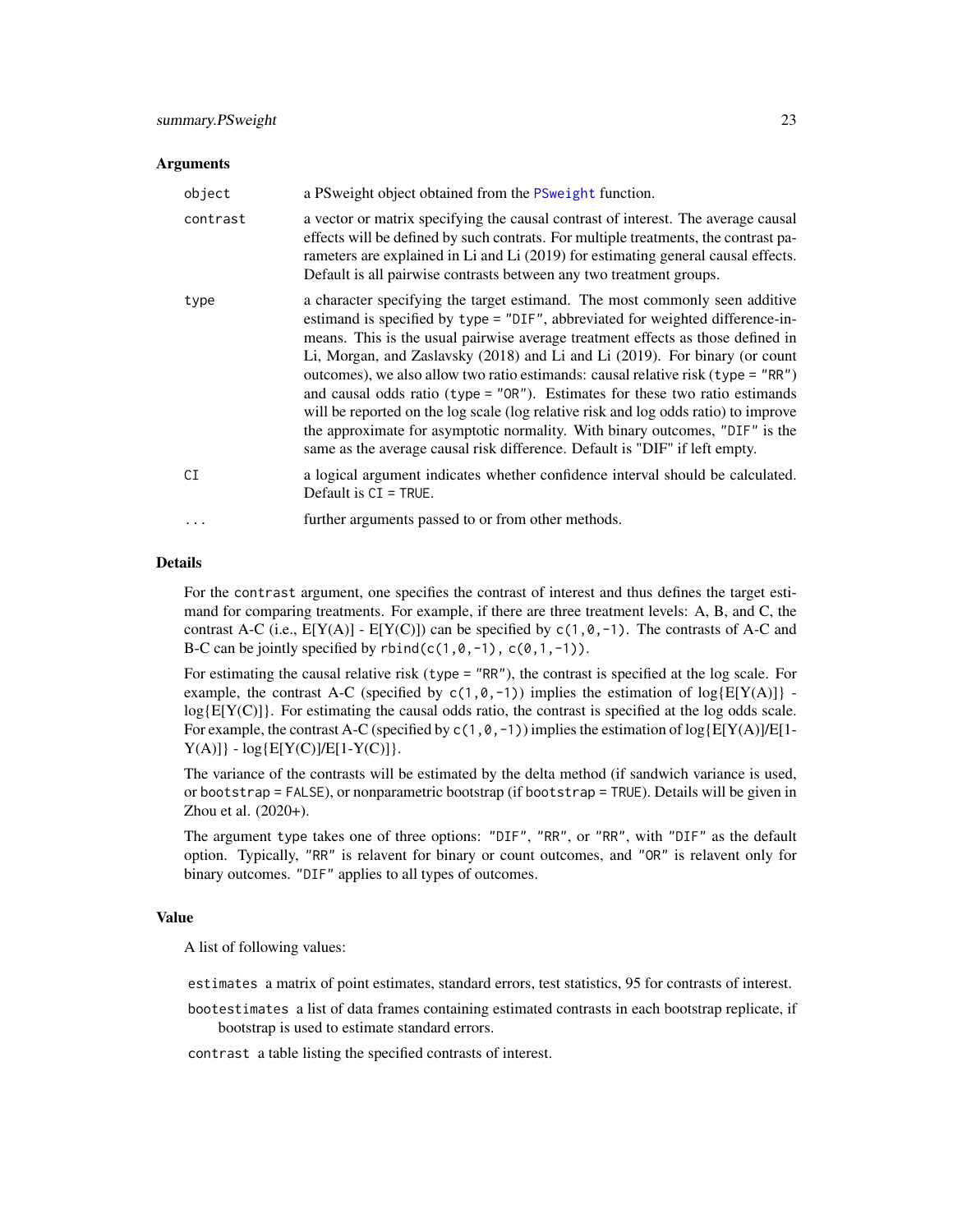- <span id="page-23-0"></span>group a table of treatment group labels corresponding to the output point estimates, provided in results obtained from [PSweight](#page-13-1).
- trtgrp a character indicating the treatment group, or target population under ATT weights.

type a character specifying the target estimand.

CI a logical indaicator of whether confidence interval should be reported.

#### References

Li, F., Morgan, K. L., Zaslavsky, A. M. (2018). Balancing covariates via propensity score weighting. Journal of the American Statistical Association, 113(521), 390-400.

Li, F., Li, F. (2019). Propensity score weighting for causal inference with multiple treatments. The Annals of Applied Statistics, 13(4), 2389-2415.

#### Examples

```
## For examples, run: example(PSweight).
```
<span id="page-23-1"></span>summary.SumStat *Summarize a SumStat object.*

#### Description

summary.SumStat is used to summarize results obtained from function [SumStat](#page-25-1). The output includes effective sample sizes and tables for balance statistics.

#### Usage

```
## S3 method for class 'SumStat'
summary(object, weighted.var = TRUE, metric = "ASD", ...)
```
#### Arguments

| object       | a Sum Stat object obtained with the Sum Stat function.                                                                                                                                                |  |
|--------------|-------------------------------------------------------------------------------------------------------------------------------------------------------------------------------------------------------|--|
| weighted.var | logical. Indicate whether the propensity score weighted variance should be used<br>in calculating the balance metrics. Default is TRUE.                                                               |  |
| metric       | a character indicating the type of balance metrics. "ASD" refers to the pairwise<br>absolute standardized difference and "PSD" refers to the population standardized<br>difference. Default is "ASD". |  |
| $\cdot$      | further arguments passed to or from other methods.                                                                                                                                                    |  |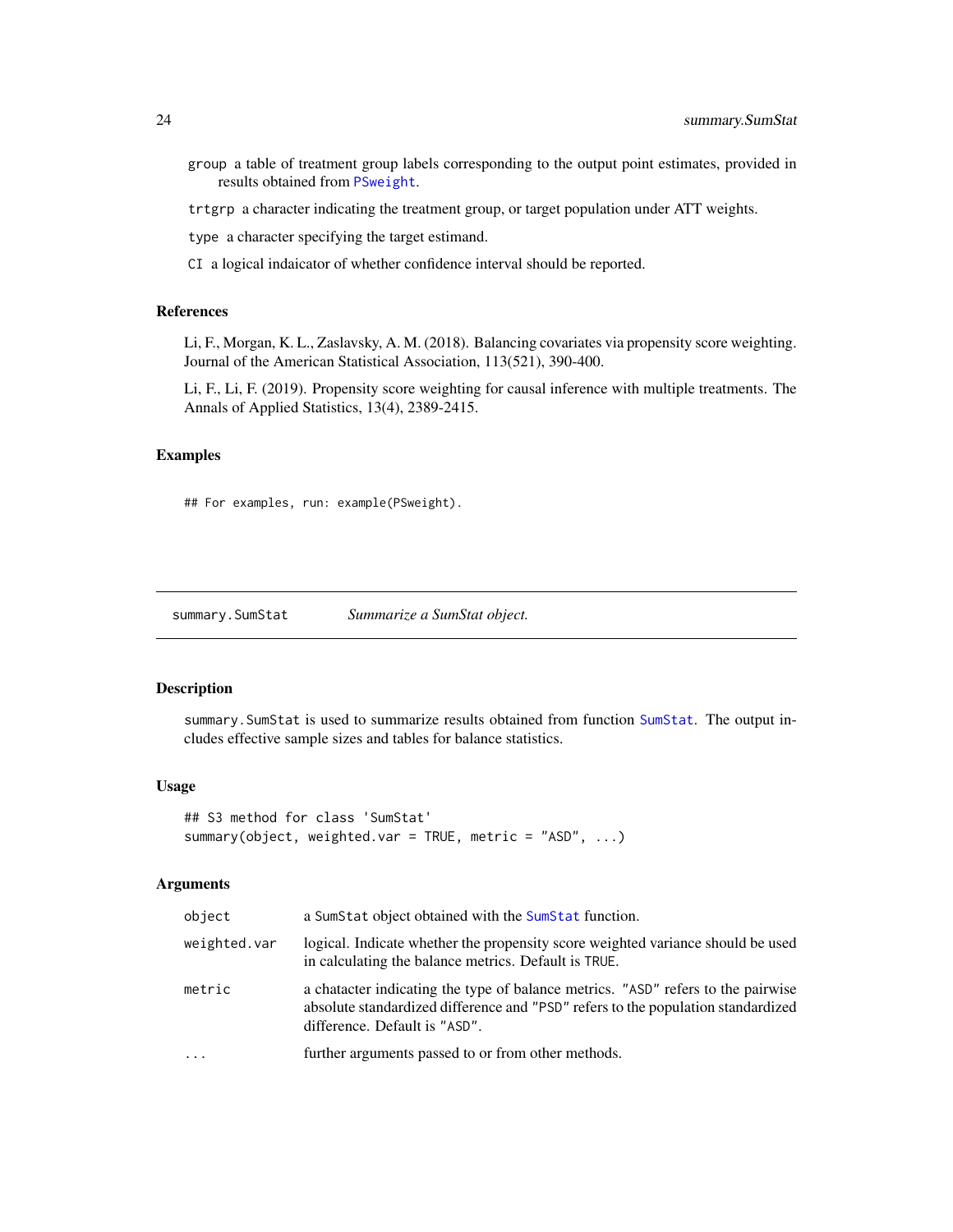#### Details

For metric, the two options "ASD" and "PSD" are defined in Li and Li (2019) for the general family of balancing weights. Similar definitions are also given in McCaffrey et al. (2013) for inverse probability weighting. weighted.var specifies whether weighted or unweighted variance should be used in calculating ASD or PSD. An example of weighted variance with two treatment groups is given in Austin and Stuart (2015). For more than two treatment groups, the maximum of ASD (across all pairs of treatments) and maximum of PSD (across all treatments) are calcualted, as explained in Li and Li (2019).

#### Value

A list of tables containing effective sample sizes and balance statistics on covariates for specified propensity score weighting schemes.

- effective.sample.size a table of effective sample sizes. This serves as a conservative measure to characterize the variance inflation or precision loss due to weighting, see Li and Li (2019).
- unweighted A table summarizing mean, variance by treatment groups, and standardized mean difference.
- IPW If "IPW" is specified, this is a data table summarizing mean, variance by treatment groups, and standardized mean difference under inverse probability of treatment weighting.
- treated If "treated" is specified, this is a data table summarizing mean, variance by treatment groups, and standardized mean difference under the ATT weights.
- overlap If "overlap" is specified, this is a data table summarizing mean, variance by treatment groups, and standardized mean difference under the (generalized) overlap weights.
- matching If "matching" is specified, this is a data table summarizing mean, variance by treatment groups, and standardized mean difference under the (generalized) matching weights.
- entropy If "entropy" is specified, this is a data table summarizing mean, variance by treatment groups, and standardized mean difference under the (generalized) entropy weights.

#### References

Crump, R. K., Hotz, V. J., Imbens, G. W., Mitnik, O. A. (2009). Dealing with limited overlap in estimation of average treatment effects. Biometrika, 96(1), 187-199.

Li, L., Greene, T. (2013). A weighting analogue to pair matching in propensity score analysis. The International Journal of Biostatistics, 9(2), 215-234.

Austin, P.C. and Stuart, E.A. (2015). Moving towards best practice when using inverse probability of treatment weighting (IPTW) using the propensity score to estimate causal treatment effects in observational studies. Statistics in Medicine, 34(28), 3661-3679.

Li, F., Li, F. (2019). Propensity score weighting for causal inference with multiple treatments. The Annals of Applied Statistics, 13(4), 2389-2415.

Zhou, Y., Matsouaka, R. A., Thomas, L. (2020). Propensity score weighting under limited overlap and model misspecification. Statistical Methods in Medical Research (Online)

#### Examples

## For examples, run: example(SumStat).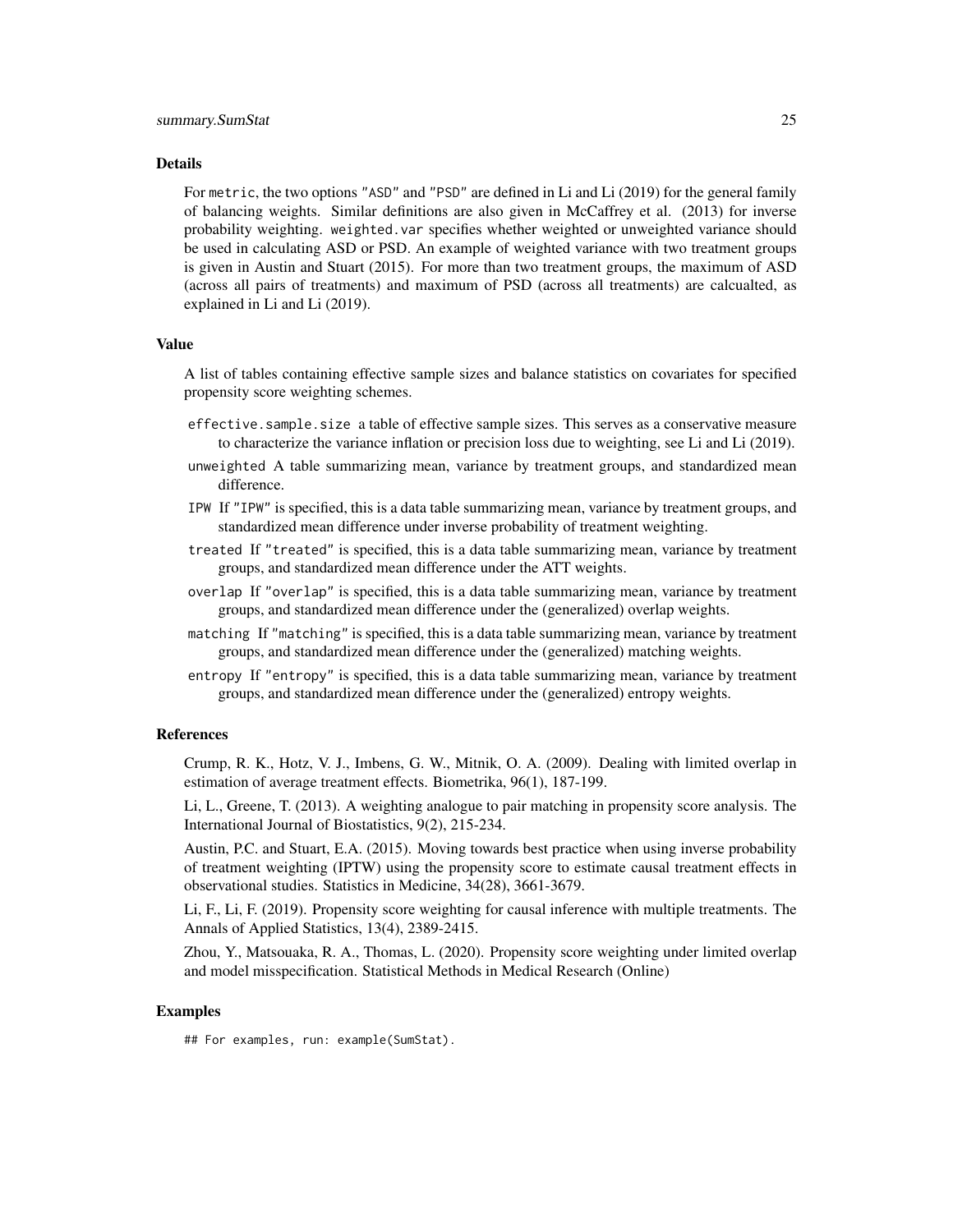<span id="page-25-1"></span><span id="page-25-0"></span>

#### Description

SumStat is used to generate distributional plots of the estimated propensity scores and balance diagnostics after propensity score weighting.

#### Usage

```
SumStat(
 ps.formula = NULL,
 ps.estimate = NULL,
  trtgrp = NULL,
 Z = NULL,covM = NULL,zname = NULL,
 xname = NULL,
 data = NULL,weight = "overlap",
 delta = 0,
 \mathsf{method} = "glm",ps.control = list()
)
```
#### Arguments

| ps.formula  | an object of class formula (or one that can be coerced to that class): a sym-<br>bolic description of the propensity score model to be fitted. Additional details<br>of model specification are given under "Details". This argument is optional if<br>ps.estimate is not NULL.                                                                                                                                                                                                                                                                                                                                                                                                                                                                                         |  |
|-------------|-------------------------------------------------------------------------------------------------------------------------------------------------------------------------------------------------------------------------------------------------------------------------------------------------------------------------------------------------------------------------------------------------------------------------------------------------------------------------------------------------------------------------------------------------------------------------------------------------------------------------------------------------------------------------------------------------------------------------------------------------------------------------|--|
| ps.estimate | an optional matrix or data frame containing estimated (generalized) propensity<br>scores for each observation. Typically, this is an N by J matrix, where N is the<br>number of observations and J is the total number of treatment levels. Preferably,<br>the column names of this matrix should match the names of treatment level,<br>if column names are missing or there is a mismatch, the column names would<br>be assigned according to the alphabatic order of treatment levels. A vector of<br>propensity score estimates is also allowed in ps. estimate, in which case a<br>binary treatment is implied and the input is regarded as the propensity to receive<br>the last category of treatment by alphabatic order, unless otherwise stated by<br>trtgrp. |  |
| trtgrp      | an optional character defining the "treated" population for estimating the av-<br>erage treatment effect among the treated (ATT). Only necessary if weight $=$<br>"treated". This option can also be used to specify the treatment (in a two-<br>treatment setting) when a vector argument is supplied for ps. estimate. Default<br>value is the last group in the alphebatic order.                                                                                                                                                                                                                                                                                                                                                                                    |  |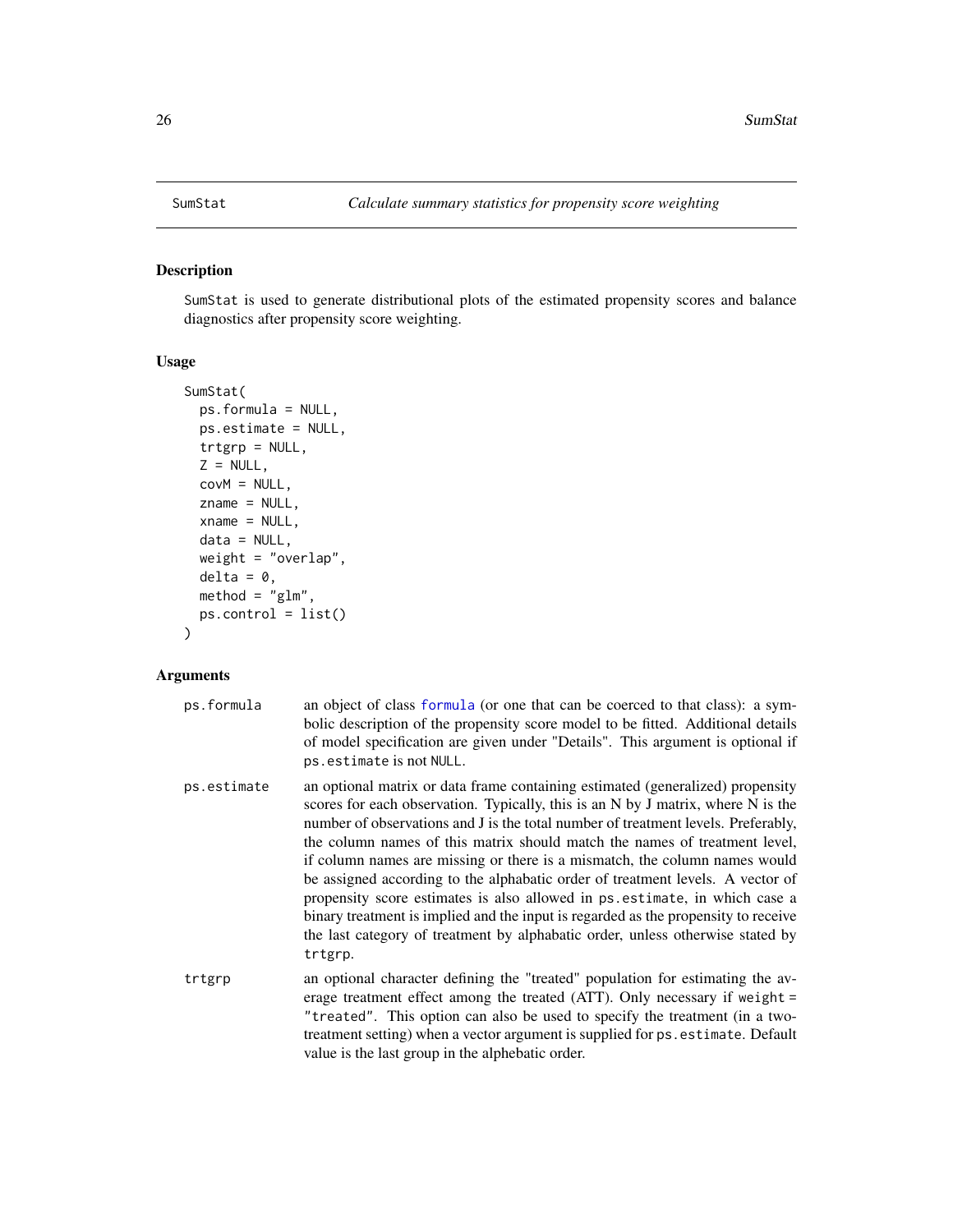#### SumStat 27

| Z          | an optional vector specifying the values of treatment, only necessary when the<br>covariate matrix covM is provided instead of data.                                                                                                                                                                                                                                                                                                                                                                                                                                                                                                                                                                                                                                                                 |  |
|------------|------------------------------------------------------------------------------------------------------------------------------------------------------------------------------------------------------------------------------------------------------------------------------------------------------------------------------------------------------------------------------------------------------------------------------------------------------------------------------------------------------------------------------------------------------------------------------------------------------------------------------------------------------------------------------------------------------------------------------------------------------------------------------------------------------|--|
| covM       | an optional covariate matrix or data frame including covariates, their interactions<br>and higher-order terms. When the covariate matrix covM is provided, the balance<br>statistics are generated according to each column of this matrix.                                                                                                                                                                                                                                                                                                                                                                                                                                                                                                                                                          |  |
| zname      | an optional character specifying the name of the treatment variable in data.                                                                                                                                                                                                                                                                                                                                                                                                                                                                                                                                                                                                                                                                                                                         |  |
| xname      | an optional vector of characters including the names of covariates in data.                                                                                                                                                                                                                                                                                                                                                                                                                                                                                                                                                                                                                                                                                                                          |  |
| data       | an optional data frame containing the variables in the propensity score model. If<br>not found in data, the variables are taken from environment (formula).                                                                                                                                                                                                                                                                                                                                                                                                                                                                                                                                                                                                                                          |  |
| weight     | a character or vector of characters including the types of weights to be used.<br>"IPW" specifies the inverse probability weights for estimating the average treat-<br>ment effect among the combined population (ATE). "treated" specifies the<br>weights for estimating the average treatment effect among the treated (ATT).<br>"overlap" specifies the (generalized) overlap weights for estimating the aver-<br>age treatment effect among the overlap population (ATO), or population at clini-<br>cal equipoise. "matching" specifies the matching weights for estimating the av-<br>erage treatment effect among the matched population (ATM). "entropy" spec-<br>ifies the entropy weights for the average treatment effect of entropy weighted<br>population (ATEN). Default is "overlap". |  |
| delta      | trimming threshold for estimated (generalized) propensity scores. Should be no<br>larger than 1 / number of treatment groups. Default is 0, corresponding to no<br>trimming.                                                                                                                                                                                                                                                                                                                                                                                                                                                                                                                                                                                                                         |  |
| method     | a character to specify the method for estimating propensity scores. "glm" is<br>default, and "gbm" and "SuperLearner" are also allowed.                                                                                                                                                                                                                                                                                                                                                                                                                                                                                                                                                                                                                                                              |  |
| ps.control | a list to specify additional options when method is set to "gbm" or "SuperLearner".                                                                                                                                                                                                                                                                                                                                                                                                                                                                                                                                                                                                                                                                                                                  |  |
|            |                                                                                                                                                                                                                                                                                                                                                                                                                                                                                                                                                                                                                                                                                                                                                                                                      |  |

#### Details

A typical form for ps. formula is treatment ~ terms where treatment is the treatment variable (identical to the variable name used to specify zname) and terms is a series of terms which specifies a linear predictor for treatment. ps.formula specifies logistic or multinomial logistic models for estimating the propensity scores, when ps.estimate is NULL.

When comparing two treatments, ps.estimate can either be a vector or a two-column matrix of estimated propensity scores. If a vector is supplied, it is assumed to be the propensity scores to receive the treatment, and the treatment group corresponds to the last group in the alphebatic order, unless otherwise specified by trtgrp. When comparing multiple  $(J>=3)$  treatments, ps. estimate needs to be specified as an N by J matrix, where N indicates the number of observations, and J indicates the total number of treatments. This matrix specifies the estimated generalized propensity scores to receive each of the J treatments. In general, ps.estimate should have column names that indicate the level of the treatment variable, which should match the levels given in Z. If column names are empty or there is a mismatch, the column names will be created following the alphebatic order of treatmentlevels. The rightmost coulmn of ps.estimate is then assumed to be the treatment group when estimating ATT ("treated"). trtgrp can also be used to specify the treatment group for estimating ATT.

To generate balance statistics, one can directly specify Z and covM to indicate the treatment levels and covariate matrix. Alternatively, one can supply data, zname, and xname to indicate the same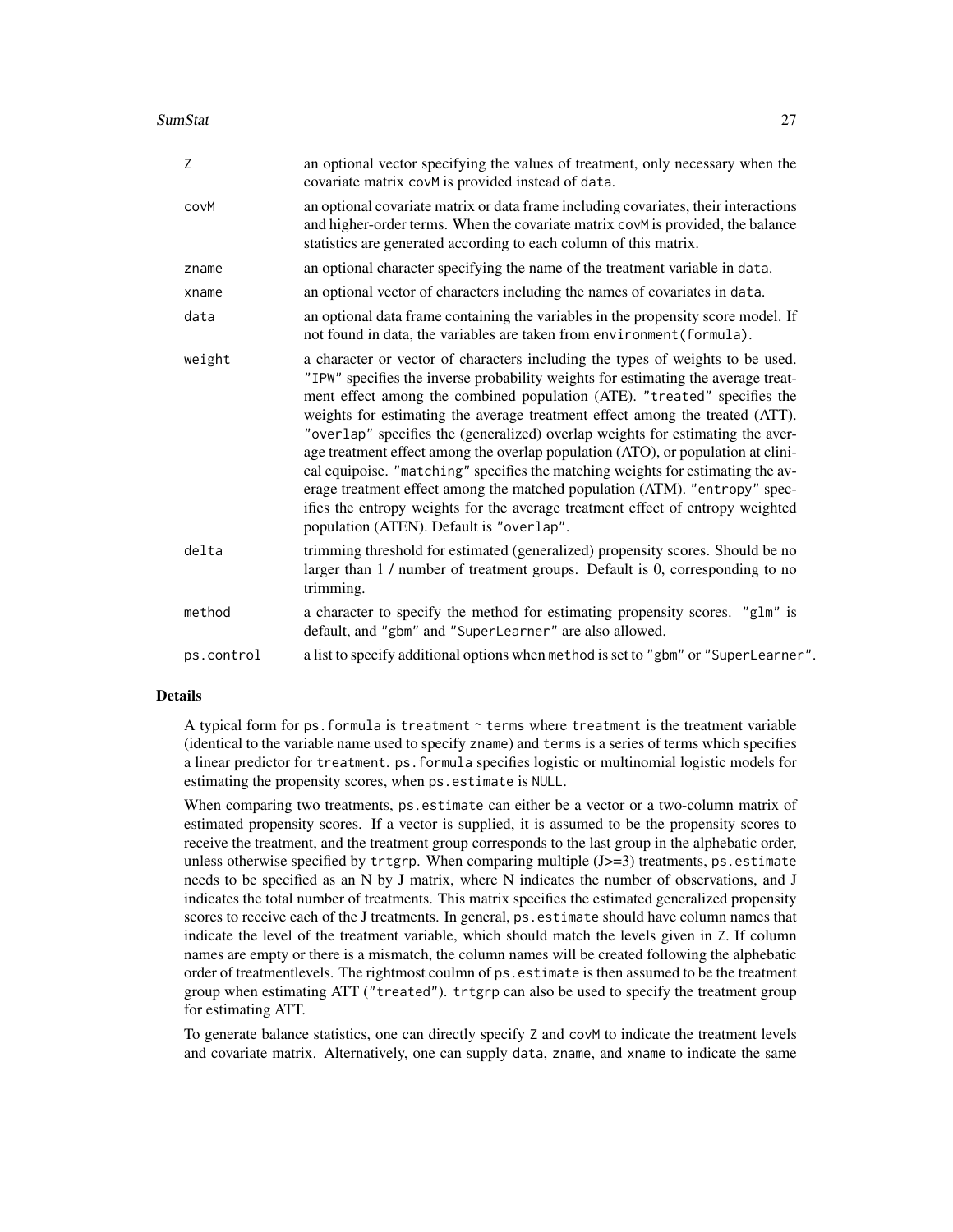<span id="page-27-0"></span>information. When both are specified, the function will prioritize inputs from Z and covM. When ps.estimate is not NULL, argument zname.

Current version of PSweight allows for five types of propensity score weights used to estimate ATE ("IPW"), ATT ("treated"), and ATO("overlap"), ATM "matching" and ATEN "entropy". These weights are members of a larger class of balancing weights defined in Li, Morgan, and Zaslavsky (2018). When there is a practical violation of the positivity assumption, delta defines the symmetric propensity score trimming rule following Crump et al. (2009). With multiple treatments, delta defines the multinomial trimming rule introduced in Yoshida et al. (2019). The overlap weights can also be considered as a data-driven continuous trimming strategy without specifying trimming rules, see Li, Thomas and Li (2019). Additional details on balancing weights and generalized overlap weights for multiple treatment groups are provided in Li and Li (2019). For details about matching weights and entropy weights, please refer to Li and Greene (2013) and Zhou, Matsouaka and Thomas (2020).

"glm" is the default method for propensity score estimation. Logistic regression will be used for binary outcomes, and multinomial logistic regression will be used for outcomes with more than two categories. The alternative method option of "gbm" serves as an API to call the gbm() function from the gbm package. Additional argument in the gbm() function can be supplied through the ps.control=list() argument in SumStat(). Please refer to the user manual of the gbm package for all the allowed arguments. Currently, models for binary or multinomial treatment will be automatically chosen based on the number of treatment categories. "SuperLearner" is also allowed in the method argument to pass the propensity score estimation to the SuperLearner() function in SuperLearner package. Currently, the SuperLearner method only supports binary treatment with the default method set to "SL.glm". The estimation approach is default to "method.NNLS" in the SumStat() function. Prediction algorithm and other tuning parameters can also be passed through ps.control=list() to SumStat(). Please refer to the user manual of the SuperLearner package for all the allowed specifications.

#### Value

SumStat returns a SumStat object including a list of the following value: treatment group, propensity scores, propensity score weights, effective sample sizes, and balance statistics. A summary of SumStat can be obtained with [summary.SumStat](#page-23-1).

trtgrp a character indicating the treatment group.

propensity a data frame of estimated propensity scores.

- ps.weights a data frame of propensity score weights.
- ess a table of effective sample sizes. This serves as a conservative measure to characterize the variance inflation or precision loss due to weighting, see Li and Li (2019).
- unweighted.sumstat A list of tables including covariate means and variances by treatment group and standardized mean differences.
- ATE.sumstat If "IPW" is included in weight, this is a list of summary statistics using inverse probability weighting.
- ATT.sumstat If "treated" is included in weight, this is a list of summary statistics using the ATT weights.
- ATO.sumstat If "overlap" is included in weight, this is a list of summary statistics using the overlap weights.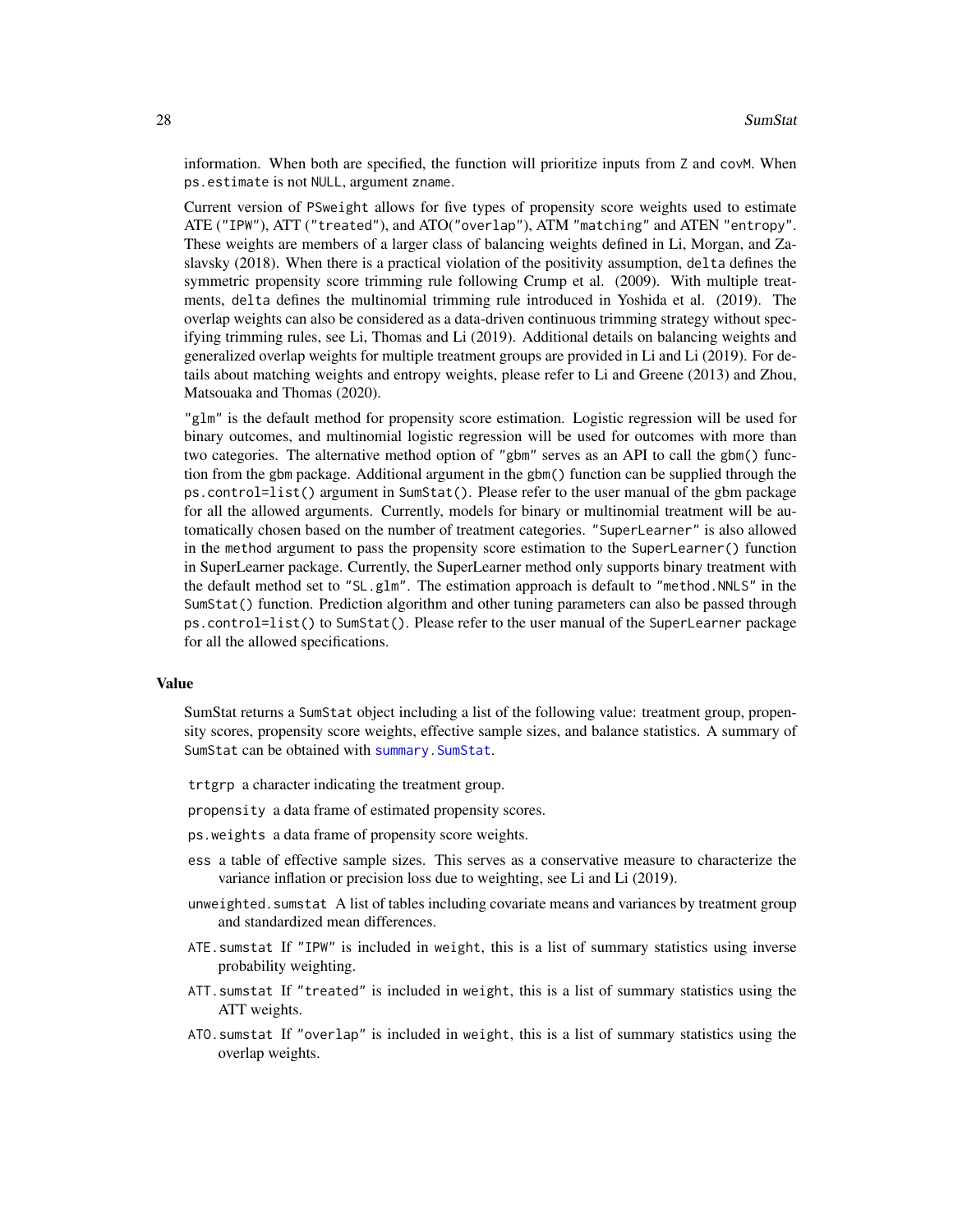- ATM.sumstat If "matching" is included in weight, this is a list of summary statistics using the matching weights.
- ATEN.sumstat If "entropy" is included in weight, this is a list of summary statistics using the entropy weights.
- trim If delta > 0, this is a table summarizing the number of observations before and after trimming.

#### **References**

Crump, R. K., Hotz, V. J., Imbens, G. W., Mitnik, O. A. (2009). Dealing with limited overlap in estimation of average treatment effects. Biometrika, 96(1), 187-199.

Greenwell B., Boehmke B.,Cunningham J, GBM Developers (2020) gbm: Generalized Boosted Regression Models. Cran: https://cran.r-project.org/web/packages/gbm/index.html

Li, L., Greene, T. (2013). A weighting analogue to pair matching in propensity score analysis. The International Journal of Biostatistics, 9(2), 215-234.

Li, F., Morgan, K. L., Zaslavsky, A. M. (2018). Balancing covariates via propensity score weighting. Journal of the American Statistical Association, 113(521), 390-400.

Li, F., Thomas, L. E., Li, F. (2019). Addressing extreme propensity scores via the overlap weights. American Journal of Epidemiology, 188(1), 250-257.

Polley E., LeDell E., Kennedy C., Lendle S., van der Laan M. (2019) SuperLearner: Super Learner Prediction. Cran: https://cran.r-project.org/web/packages/SuperLearner/index.html

Yoshida, K., Solomon, D.H., Haneuse, S., Kim, S.C., Patorno, E., Tedeschi, S.K., Lyu, H., Franklin, J.M., Stürmer, T., Hernández-Díaz, S. and Glynn, R.J. (2019). Multinomial extension of propensity score trimming methods: A simulation study. American Journal of Epidemiology, 188(3), 609-616.

Li, F., Li, F. (2019). Propensity score weighting for causal inference with multiple treatments. The Annals of Applied Statistics, 13(4), 2389-2415.

Zhou, Y., Matsouaka, R. A., Thomas, L. (2020). Propensity score weighting under limited overlap and model misspecification. Statistical Methods in Medical Research (Online)

#### Examples

```
data("psdata")
# the propensity model
ps.formula<-trt~cov1+cov2+cov3+cov4+cov5+cov6
# using SumStat to estimate propensity scores
msstat <- SumStat(ps.formula, trtgrp="2", data=psdata,
  weight=c("IPW","overlap","treated","entropy","matching"))
#summary(msstat)
# importing user-supplied propensity scores "e.h"
# fit <- nnet::multinom(formula=ps.formula, data=psdata, maxit=500, trace=FALSE)
# e.h <- fit$fitted.values
# varname <- c("cov1","cov2","cov3","cov4","cov5","cov6")
# msstat0 <- SumStat(zname="trt", xname=varname, data=psdata, ps.estimate=e.h,
# trtgrp="2", weight=c("IPW","overlap","treated","entropy","matching"))
```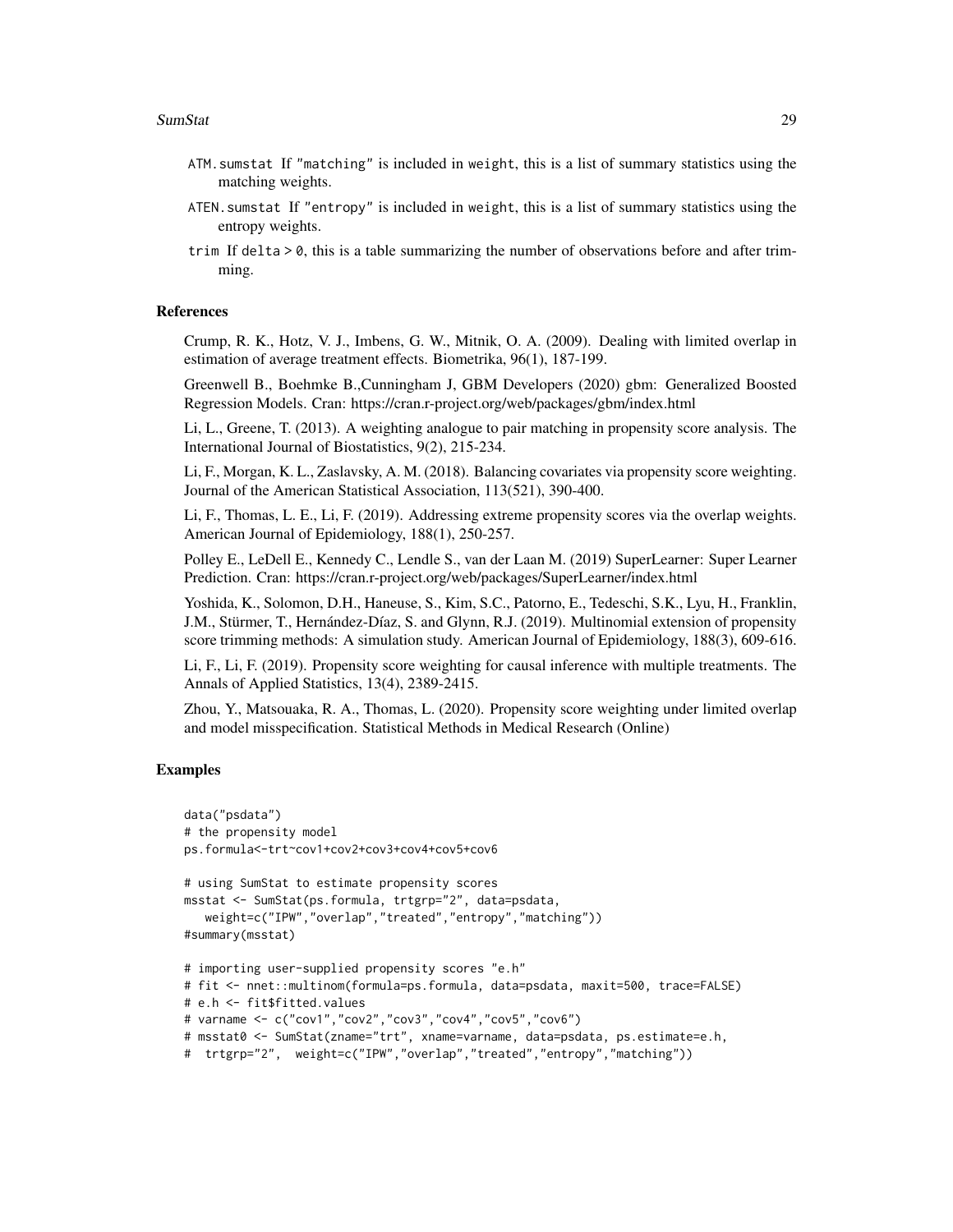<span id="page-29-0"></span># summary(msstat0)

SumStat\_cl *Calculate summary statistics for propensity score weighting with clustering (for binary treatment only)*

#### Description

SumStat\_cl is used to generate distributional plots of the estimated propensity scores and balance diagnostics after propensity score weighting with two-level data.

#### Usage

```
SumStat_cl(
 ps.formula = NULL,
 trtgrp = NULL,
 data = NULL,weight = "overlap",
 delta = 0,
 nAGQ = 1L)
```
#### Arguments

| ps.formula | an object of class formula (or one that can be coerced to that class): a symbolic<br>description of the propensity score model to be fitted. Additional details of<br>model specification are given under "Details".                                                                                                                                                                                                                                                                                                                                                                                                                                                                                                                                                                                 |  |
|------------|------------------------------------------------------------------------------------------------------------------------------------------------------------------------------------------------------------------------------------------------------------------------------------------------------------------------------------------------------------------------------------------------------------------------------------------------------------------------------------------------------------------------------------------------------------------------------------------------------------------------------------------------------------------------------------------------------------------------------------------------------------------------------------------------------|--|
| trtgrp     | an optional character defining the "treated" population for estimating the av-<br>erage treatment effect among the treated (ATT). Only necessary if weight $=$<br>"treated". This option can also be used to specify the treatment (in a two-<br>treatment setting). Default value is the last group in the alphebatic order.                                                                                                                                                                                                                                                                                                                                                                                                                                                                        |  |
| data       | an data frame containing the variables in the propensity score model. If not<br>found in data, the variables are taken from environment (formula).                                                                                                                                                                                                                                                                                                                                                                                                                                                                                                                                                                                                                                                   |  |
| weight     | a character or vector of characters including the types of weights to be used.<br>"IPW" specifies the inverse probability weights for estimating the average treat-<br>ment effect among the combined population (ATE). "treated" specifies the<br>weights for estimating the average treatment effect among the treated (ATT).<br>"overlap" specifies the (generalized) overlap weights for estimating the aver-<br>age treatment effect among the overlap population (ATO), or population at clini-<br>cal equipoise. "matching" specifies the matching weights for estimating the av-<br>erage treatment effect among the matched population (ATM). "entropy" spec-<br>ifies the entropy weights for the average treatment effect of entropy weighted<br>population (ATEN). Default is "overlap". |  |
| delta      | trimming threshold for estimated (generalized) propensity scores. Should be no<br>larger than 1 / number of treatment groups. Default is 0, corresponding to no<br>trimming.                                                                                                                                                                                                                                                                                                                                                                                                                                                                                                                                                                                                                         |  |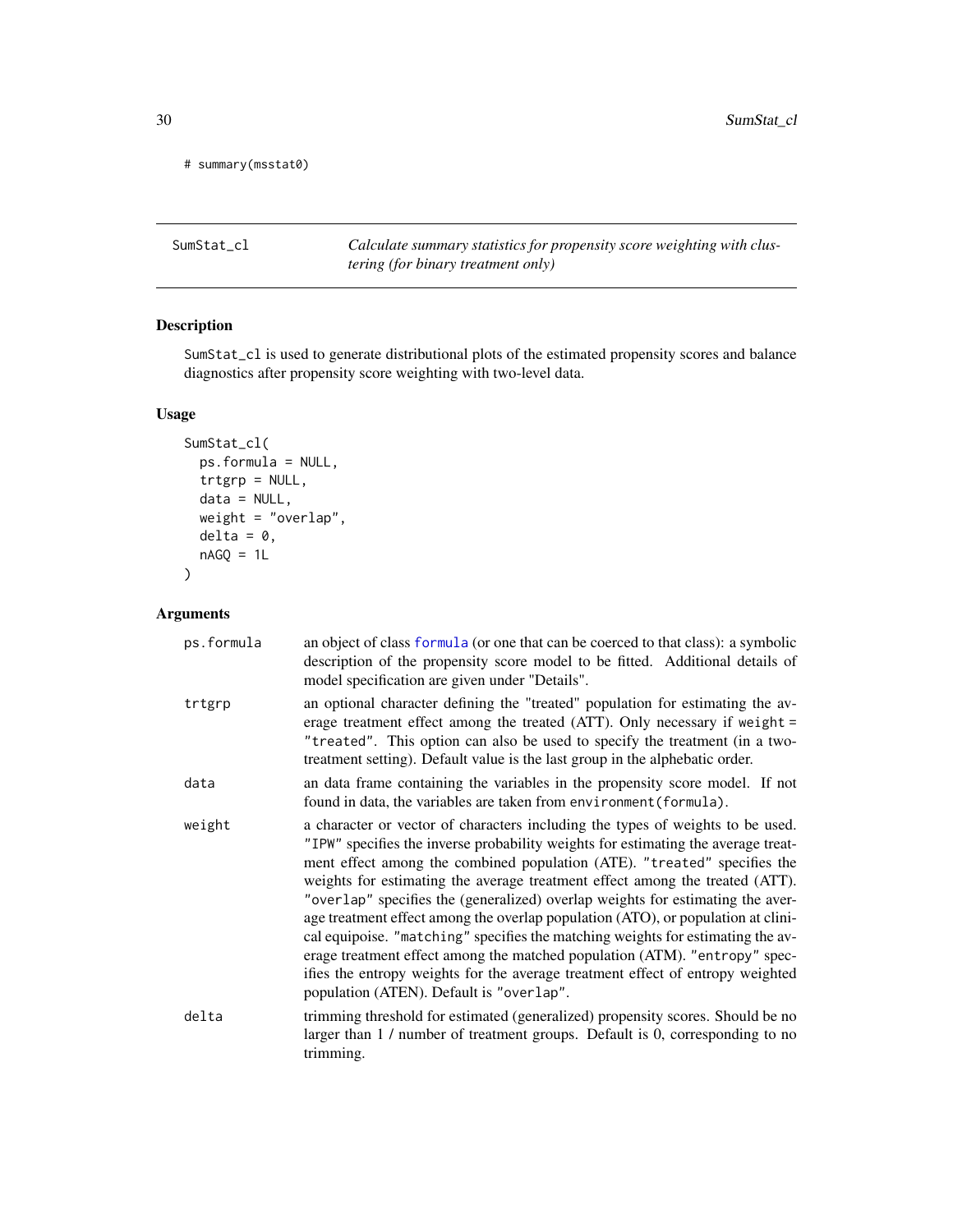#### <span id="page-30-0"></span>SumStat\_cl 31

nAGQ integer scalar - the number of points per axis for evaluating the adaptive Gauss-Hermite approximation to the log-likelihood. Defaults to 1, corresponding to the Laplace approximation. Please refer to lme4 package for more details.

#### Details

A typical form for ps. formula is treatment  $\sim$  terms+1|clusters where treatment is the treatment variable, terms is a series of terms which specifies a linear predictor for treatment, and clusters is the cluster indicator. The current version supports two-level models and the randomeffects term is required to be the last piece in the formula. ps.formula specifies a mixed-effects logistic regression model for estimating propensity scores. The treatment group corresponds to the last group in the alphebatic order, unless otherwise specified by trtgrp.

Current version of PSweight allows for five types of propensity score weights used to estimate ATE ("IPW"), ATT ("treated"), and ATO("overlap"), ATM "matching" and ATEN "entropy". These weights are members of a larger class of balancing weights defined in Li, Morgan, and Zaslavsky (2018). When there is a practical violation of the positivity assumption, delta defines the symmetric propensity score trimming rule following Crump et al. (2009). With multiple treatments, delta defines the multinomial trimming rule introduced in Yoshida et al. (2019). The overlap weights can also be considered as a data-driven continuous trimming strategy without specifying trimming rules, see Li, Thomas and Li (2019). Additional details on balancing weights and generalized overlap weights for multiple treatment groups are provided in Li and Li (2019). For details about matching weights and entropy weights, please refer to Li and Greene (2013) and Zhou, Matsouaka and Thomas (2020).

#### Value

SumStat\_cl returns a SumStat object including a list of the following value: treatment group, propensity scores, propensity score weights, effective sample sizes, and balance statistics. A summary of SumStat can be obtained with [summary.SumStat](#page-23-1).

trtgrp a character indicating the treatment group.

- propensity a data frame of estimated propensity scores.
- ps.weights a data frame of propensity score weights.
- ess a table of effective sample sizes. This serves as a conservative measure to characterize the variance inflation or precision loss due to weighting, see Li and Li (2019).
- unweighted.sumstat A list of tables including covariate means and variances by treatment group and standardized mean differences.
- ATE.sumstat If "IPW" is included in weight, this is a list of summary statistics using inverse probability weighting.
- ATT.sumstat If "treated" is included in weight, this is a list of summary statistics using the ATT weights.
- ATO.sumstat If "overlap" is included in weight, this is a list of summary statistics using the overlap weights.
- ATM.sumstat If "matching" is included in weight, this is a list of summary statistics using the matching weights.
- ATEN.sumstat If "entropy" is included in weight, this is a list of summary statistics using the entropy weights.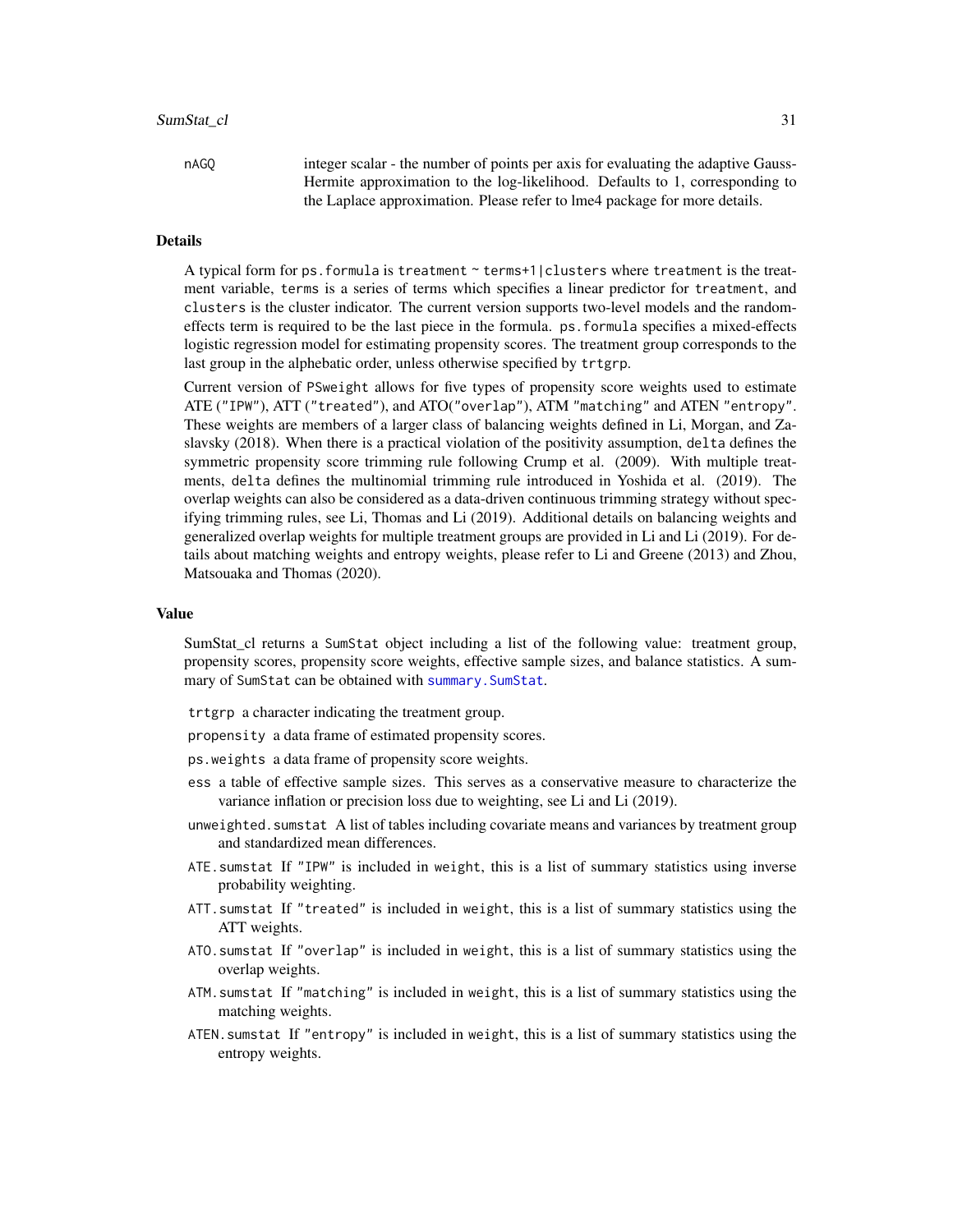<span id="page-31-0"></span>trim If delta > 0, this is a table summarizing the number of observations before and after trimming.

#### References

Crump, R. K., Hotz, V. J., Imbens, G. W., Mitnik, O. A. (2009). Dealing with limited overlap in estimation of average treatment effects. Biometrika, 96(1), 187-199.

Li, L., Greene, T. (2013). A weighting analogue to pair matching in propensity score analysis. The International Journal of Biostatistics, 9(2), 215-234.

Li, F., Morgan, K. L., Zaslavsky, A. M. (2018). Balancing covariates via propensity score weighting. Journal of the American Statistical Association, 113(521), 390-400.

Li, F., Thomas, L. E., Li, F. (2019). Addressing extreme propensity scores via the overlap weights. American Journal of Epidemiology, 188(1), 250-257.

Li, F., Li, F. (2019). Propensity score weighting for causal inference with multiple treatments. The Annals of Applied Statistics, 13(4), 2389-2415.

Zhou, Y., Matsouaka, R. A., Thomas, L. (2020). Propensity score weighting under limited overlap and model misspecification. Statistical Methods in Medical Research 29(12), 3721-3756.

Li, F., Zaslavsky, A. M., & Landrum, M. B. (2013). Propensity score weighting with multilevel data. Statistics in Medicine, 32(19), 3373-3387.

#### Examples

```
data("psdata_cl")
# the propensity model
# ps.formula<-trt~cov1+cov2+cov3+cov4+cov5+cov6+(1|clt)
# using SumStat to estimate propensity scores
# msstat <- SumStat_cl(ps.formula, trtgrp="1", data=psdata_cl,
# weight=c("IPW","overlap","treated","entropy","matching"))
#summary(msstat)
```
vcov.PSweight *Variance of PSweight*

#### Description

The [vcov](#page-0-0) method for class "PSweight"

#### Usage

```
## S3 method for class 'PSweight'
vcov(object, ...)
```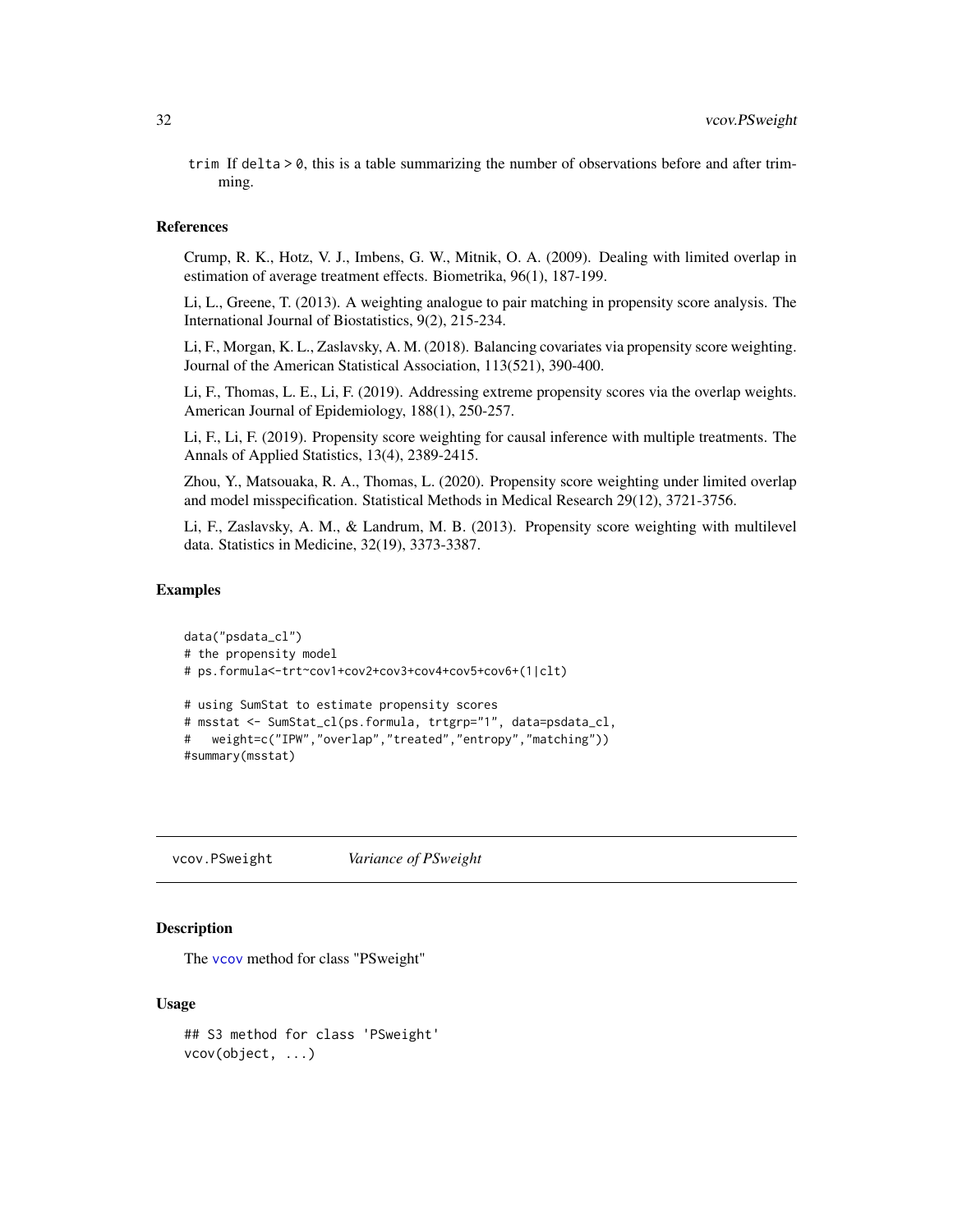### <span id="page-32-0"></span>vcov.PSweight 33

### Arguments

| object                  | an object used to select a method.                 |
|-------------------------|----------------------------------------------------|
| $\cdot$ $\cdot$ $\cdot$ | further arguments passed to or from other methods. |

### Value

The output from [vcov](#page-0-0)